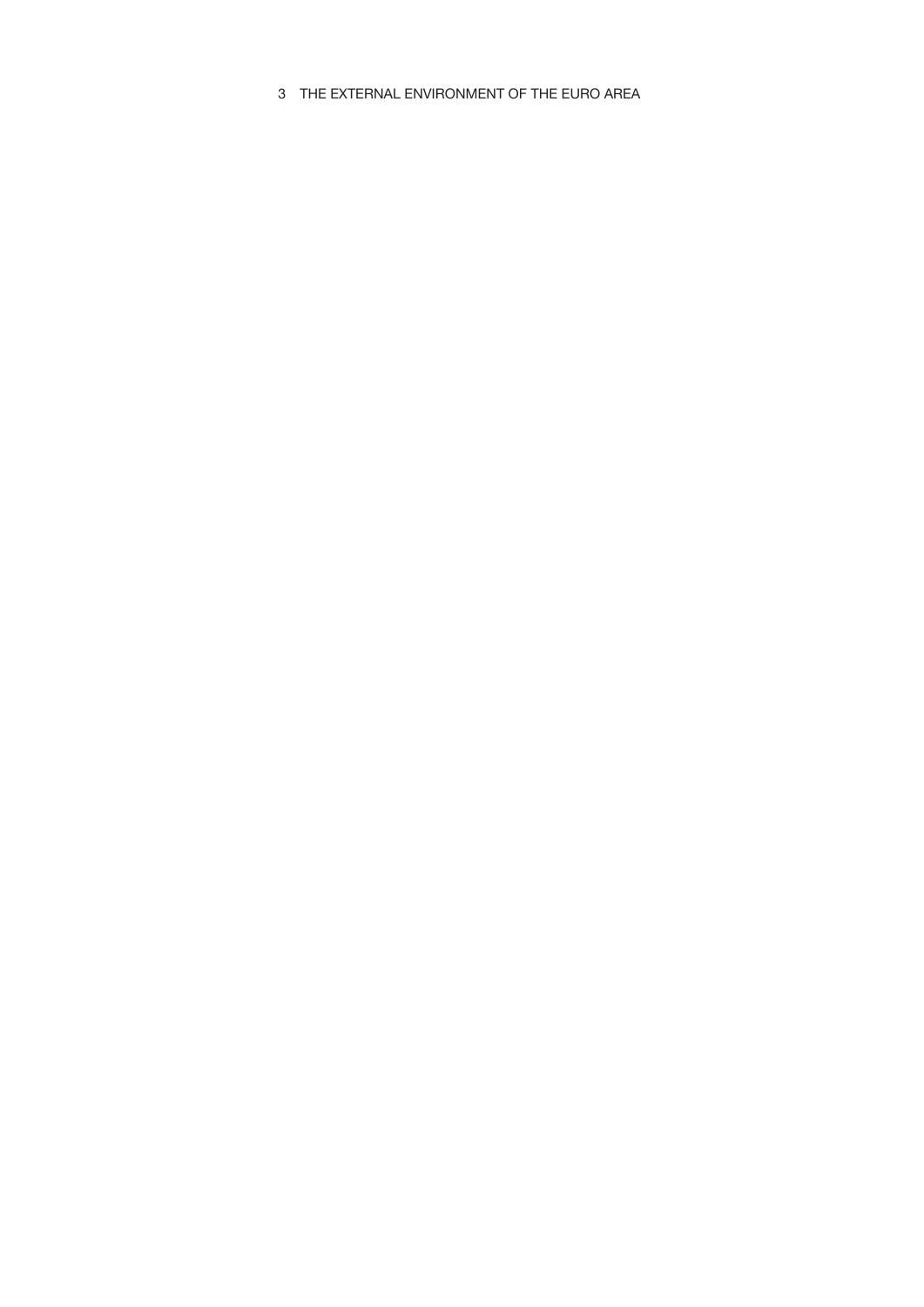## 1 Introduction

In 2010, the world economy made progress in emerging from the crisis and grew by 5%, underpinned by the buoyant emerging economies, whereas the recovery in the advanced economies was more gradual

Inflation rates have risen from very low levels, driven higher by the upswing in commodity prices

International trade returned to a normal footing and international capital flows picked up

Economic policies continued to play an essential role as a support for activity

In 2010, as a whole, the world economy continued the process of recovery and financial normalisation with which it had ended 2009 and grew by 5%, following the contraction of 0.5% posted in the previous year. The emerging economies, whose fundamentals had scarcely been affected by the crisis, recovered more strongly and grew by 7.3%, which accounted for more than three quarters of world growth. The more gradual upturn of 3% experienced by the developed economies varied notably across countries, the United States and Japan being the most buoyant economies in this group. However, in most cases – the United Kingdom, the euro area and Japan – activity has still not returned to its pre-crisis levels as seen in Chart 3.1.

In the developed economies the recovery was subject to fluctuations and uncertainties throughout the year. The sovereign debt crisis in the euro area and doubts about the soundness of the upturn in the United States seriously affected confidence and markets around the second quarter. It was only with the support from fresh monetary and fiscal stimuli in the United States that confidence in the recovery was restored in the last four months of the year. Notwithstanding this, the risks to the recovery remained high and included, most notably, the upward trend in commodity prices, triggered by the strong growth of the emerging economies, and the ongoing sovereign debt problems in Europe. Furthermore, at the beginning of 2011 major shocks occurred – there was a wave of instability in the Arab world and an earthquake with grave consequences in Japan – which have exacerbated certain of these risk elements.

During 2010, ongoing wide output gaps, weak labour markets and the process of reorganisation of public and private balance sheets constrained the expansion of domestic demand in the developed economies and eased inflationary pressures. However, increases in commodity prices, which intensified in 2011, have lifted inflation from average rates of approximately 1% in mid-2010 to the present level of more than 2%. In the emerging economies, inflationary pressures have been stronger and in certain cases – mainly in Asia – inflation rates have exceeded their pre-crisis levels.

The recovery was accompanied by the normalisation of international trade, which in 2010 increased by 12% in volume and exceeded its pre-crisis levels. Noteworthy were the buoyancy of the trade of (and between) emerging countries and the fact that global imbalances once again widened, albeit moderately. The return of financial flows towards emerging economies has been very strong, accentuating the risks of some of them overheating. The reorganisation of international financial flows reflects the adjustment of the global financial system to a situation in which the outlook for emerging economies is better than that for advanced economies, while the latter continue to correct the excesses which led to the crisis.

Economic policies continued to play an essential role as a support for activity. In fact, uncertainty about the recovery and the financial situation led to the postponement of the exit strategies from expansionary monetary policies, which were anticipated at the beginning of the year, and there was even some further loosening in the United States and Japan. In the fiscal arena, there was a pronounced difference in behaviour between the fiscal consolidation in Europe - prompted by sovereign debt problems in the euro area - and fresh fiscal stimuli in Japan and the United States.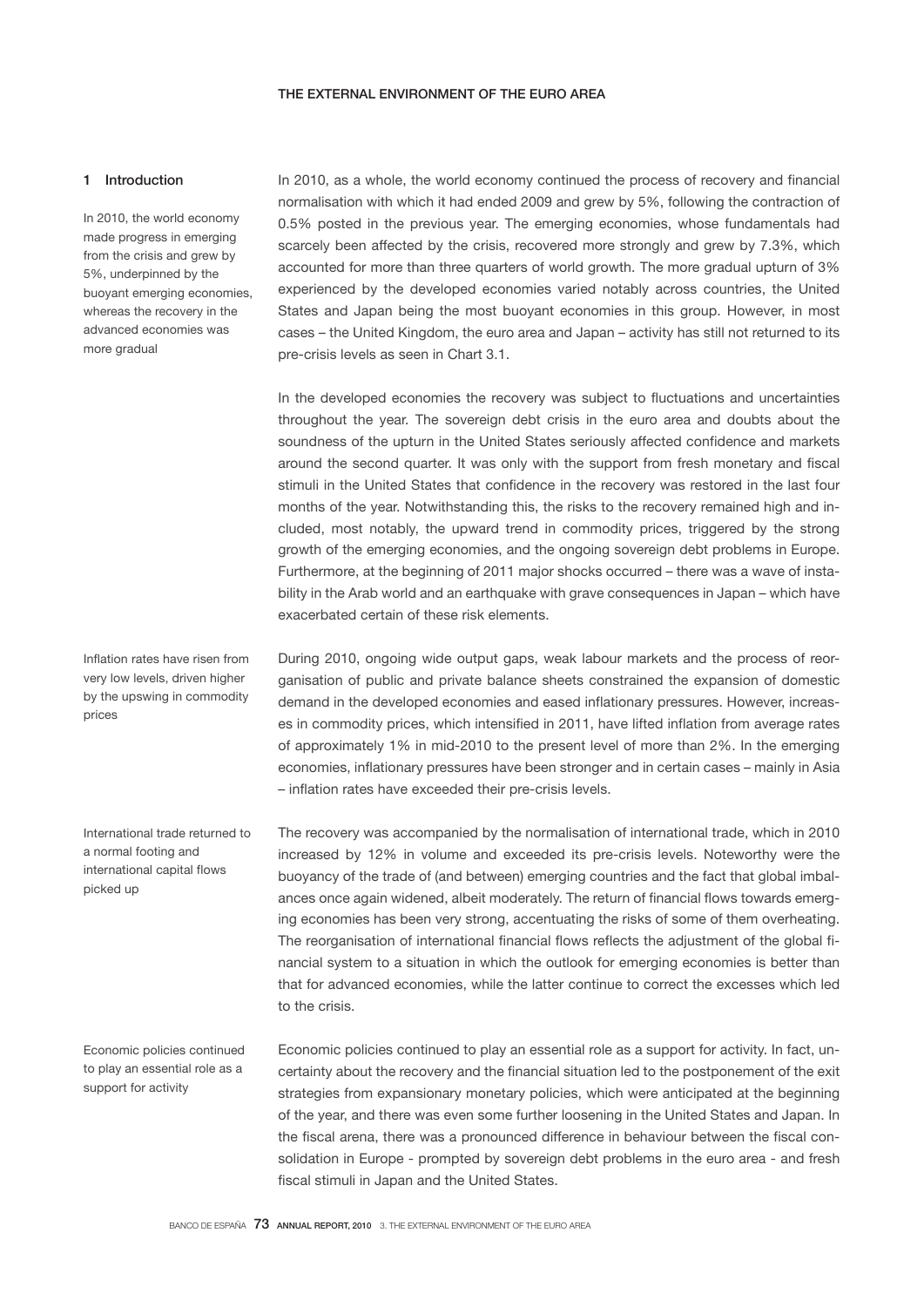## MAIN MACROECONOMIC INDICATORS TABLE 3.1

|                                                                       |        | 2009    | 2010    | 2010                     |                          |                   |                          |
|-----------------------------------------------------------------------|--------|---------|---------|--------------------------|--------------------------|-------------------|--------------------------|
|                                                                       | 2008   |         |         | Q1                       | Q2                       | Q3                | Q4                       |
| UNITED STATES                                                         |        |         |         |                          |                          |                   |                          |
| GDP (a)                                                               | 0.0    | $-2.6$  | 2.9     | 2.4                      | 3.0                      | 3.2               | 2.8                      |
| $CPI$ (a) (f)                                                         | 3.8    | $-0.4$  | 1.6     | 2.4                      | 1.8                      | 1.2               | 1.3                      |
| Current account balance (% of GDP)                                    | $-4.7$ | $-2.7$  | $-3.2$  | $-3.0$                   | $-3.4$                   | $-3.4$            | $-3.1$                   |
| General government balance (% of GDP)                                 | $-6.3$ | $-11.3$ | $-10.6$ | $-10.7$                  | $-11.1$                  | $-10.4$           | $-10.3$                  |
| <b>JAPAN</b>                                                          |        |         |         |                          |                          |                   |                          |
| GDP (a)                                                               | $-1.2$ | $-6.3$  | 3.9     | 5.6                      | 3.1                      | 4.9               | 2.2                      |
| CPI $(a)$ $(f)$                                                       | 1.4    | $-1.4$  | $-0.7$  | $-1.2$                   | $-0.9$                   | $-0.8$            | 0.1                      |
| Current account balance (% of GDP)                                    | 3.2    | 2.8     | 3.1     | 3.3                      | 3.4                      | 3.5               | 3.6                      |
| General government balance (% of GDP)                                 | $-4.1$ | $-10.2$ | $-9.6$  | $-7.4$                   | $-7.1$                   | $-7.3$            | $-7.5$                   |
| <b>EURO AREA</b>                                                      |        |         |         |                          |                          |                   |                          |
| GDP (a)                                                               | 0.3    | $-4.1$  | 1.8     | 0.8                      | 2.0                      | 1.9               | 2.0                      |
| CPI $(a)$ $(f)$                                                       | 3.3    | 0.3     | 1.6     | 1.1                      | 1.5                      | 1.7               | 2.0                      |
| Current account balance (% of GDP)                                    | $-0.7$ | $-0.4$  | 0.2     | $-0.4$                   | $-0.3$                   | $-0.4$            | $-0.6$                   |
| General government balance (% of GDP)                                 | $-1.9$ | $-6.3$  | $-6.5$  | $\overline{\phantom{0}}$ | $\overline{\phantom{0}}$ | $\qquad \qquad -$ | $\overline{\phantom{0}}$ |
| UNITED KINGDOM                                                        |        |         |         |                          |                          |                   |                          |
| GDP (a)                                                               | $-0.1$ | $-4.9$  | 1.3     | $-0.3$                   | 1.6                      | 2.5               | 1.5                      |
| CPI $(a)$ $(f)$                                                       | 3.6    | 2.2     | 3.3     | 3.3                      | 3.4                      | 3.1               | 3.4                      |
| Current account balance (% of GDP)                                    | $-1.6$ | $-1.7$  | $-2.5$  | $-2.6$                   | $-2.1$                   | $-2.4$            | $-2.9$                   |
| General government balance (% of GDP)                                 | $-3.6$ | $-8.6$  | $-8.9$  | $-7.3$                   | $-9.5$                   | $-7.9$            | $-10.7$                  |
| CHINA                                                                 |        |         |         |                          |                          |                   |                          |
| GDP (a)                                                               | 9.6    | 9.2     | 10.3    | 11.9                     | 10.3                     | 9.6               | 9.8                      |
| CPI $(a)$ $(f)$                                                       | 5.9    | $-0.7$  | 3.3     | 2.2                      | 2.9                      | 3.5               | 4.7                      |
| Current account balance (% of GDP)                                    | 9.3    | 4.9     | 5.2     | 4.5                      | 5.4                      | 7.2               | 5.3                      |
| General government balance (% of GDP)                                 | $-0.8$ | $-2.8$  | $-1.6$  | 6.5                      | 4.6                      | $-1.0$            | $-11.8$                  |
| LATIN AMERICA (b) (c)                                                 |        |         |         |                          |                          |                   |                          |
| GDP (a)                                                               | 4.3    | $-2.0$  | 6.3     | 5.9                      | 7.9                      | 6.0               | 5.3                      |
| CPI $(a)$ $(f)$                                                       | 7.8    | 6.4     | 6.4     | 6.1                      | 6.6                      | 6.3               | 6.7                      |
| Current account balance (% of GDP)                                    | $-0.6$ | $-0.3$  | $-0.7$  | $-0.1$                   | $-0.4$                   | $-0.6$            | $-0.7$                   |
| General government balance (% of GDP)                                 | $-0.5$ | $-2.9$  | $-2.2$  | -2.7                     | $-2.5$                   | $-2.1$            | $-2.0$                   |
| NON-EURO AREA EU MEMBER STATES THAT JOINED EU IN 2004 OR 2007 (b) (d) |        |         |         |                          |                          |                   |                          |
| <b>GDP</b>                                                            | 4.4    | $-3.4$  | 1.9     | 0.6                      | 2.0                      | 2.1               | 2.8                      |
| CPI $(a)$ $(f)$                                                       | 6.4    | 3.6     | 3.1     | 3.0                      | 2.7                      | 3.1               | 3.7                      |
| Current account balance (% of GDP)                                    | $-7.4$ | $-2.7$  | $-2.6$  | $-1.0$                   | $-2.0$                   | $-4.4$            | $\overline{\phantom{0}}$ |
| General government balance (% of GDP)                                 | $-3.6$ | $-6.9$  | $-6.4$  |                          |                          |                   |                          |
| PRO-MEMORIA: GDP GROWTH (e)                                           |        |         |         |                          |                          |                   |                          |
| World                                                                 | 2.5    | $-1.0$  | 5.0     | 5.1                      | 5.3                      | 5.0               | 4.6                      |
| Developed countries                                                   | 0.1    | -3.5    | 2.6     | 2.1                      | 2.7                      | 3.0               | 2.4                      |
| Emerging countries                                                    | 5.7    | 2.1     | 7.9     | 8.7                      | 8.6                      | 7.3               | 7.1                      |
| PRO-MEMORIA: INFLATION (e)                                            |        |         |         |                          |                          |                   |                          |
| World                                                                 | 4.5    | 2.9     | 3.3     | 3.0                      | 2.8                      | 3.0               | 3.6                      |
| Developed countries                                                   | 1.6    | 0.1     | 1.5     | 1.6                      | 1.1                      | 1.3               | 1.7                      |
| Emerging countries                                                    | 8.1    | 5.2     | 6.2     | 4.7                      | 4.8                      | 5.1               | $5.7\,$                  |

SOURCES: Banco de España, IMF and national statistics.

a Annual percentage change.

- **b** The aggregate for the different areas has been calculated using the weight of the countries making up such areas in the world economy in the previous year, in PPP. Based on IMF information.
- c Argentina, Brazil, Chile, Mexico, Colombia, Venezuela and Peru.
- d Latvia, Lithuania, Czech Republic, Hungary, Poland, Bulgaria and Romania.
- e Quarterly data based on a sample of countries representing 90% of world GDP.
- f Quarterly CPI corresponds to the average for the quarter.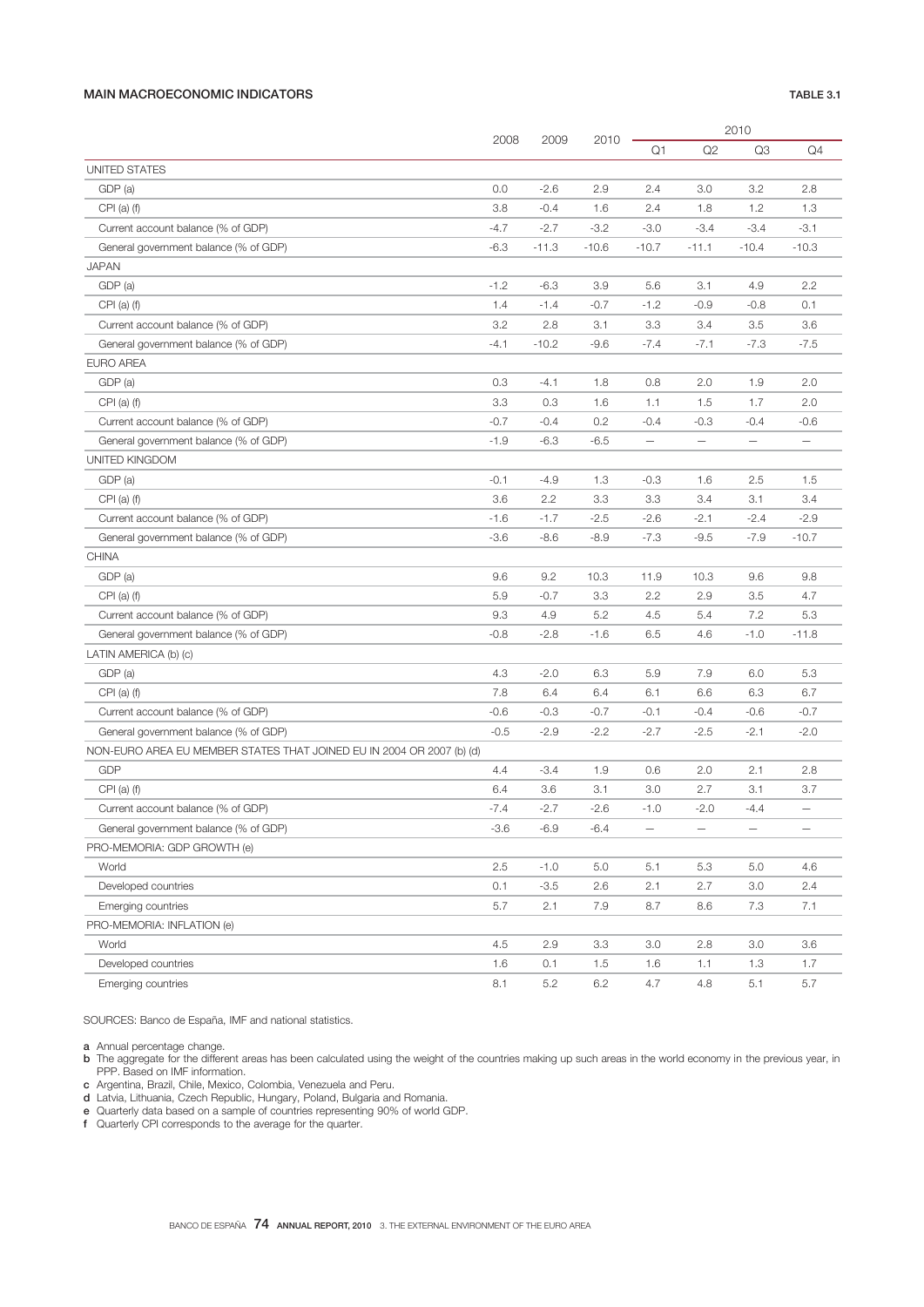# CONTRIBUTIONS TO YEAR-ON-YEAR WORLD GDP GROWTH







SOURCE: IMF World Economic Outlook, April 2010, national statistics, Datastream and JP Morgan.

a IMF forecasts.

**b** Contribution in pp to the change in GDP for the period.

c Rate of change of GDP between 2008 Q2 and 2010 Q4.

Emerging from the crisis will be a slow process and inflationary risks will become more important

The outlook for the global economy is one of a gradual recovery, although it will be hampered by the adjustments which are still pending in the developed economies and subject to notable uncertainty. The deterioration of public finances and the upward trend in commodity prices will reduce the authorities' margin for manoeuvre and may undermine confidence again. In parallel, the global economy remains immersed in a process of profound structural change characterised by the increasingly important role of emerging economies as engines of economic growth (see Box 3.1) and a new framework of international cooperation in the formulation of economic policies.

## 2 Economic and financial developments

In 2010 Q1, global economic activity continued to pick up, more sharply in the emerging economies...

At the beginning of 2010 global economic activity continued to recover against a backdrop of moderate inflation, carrying on the trend that began in the second half of 2009. World GDP increased at a year-on-year growth rate of 5.1% in Q1, boosted mainly by the emerging economies, which grew by 8.7% year-on-year (see Chart 3.2). For their part, the advanced economies expanded by 2.1% year-on-year (3.1% in annualised quarter-on-quarter terms), supported by stockbuilding and private consumption; the external sector's contribution to growth was negative despite the recovery of exports. The upturn was more robust in the United States and Japan, which posted annualised quarter-on-quarter growth of 3.7% and 6%, respectively, and more moderate in the United Kingdom. In any event,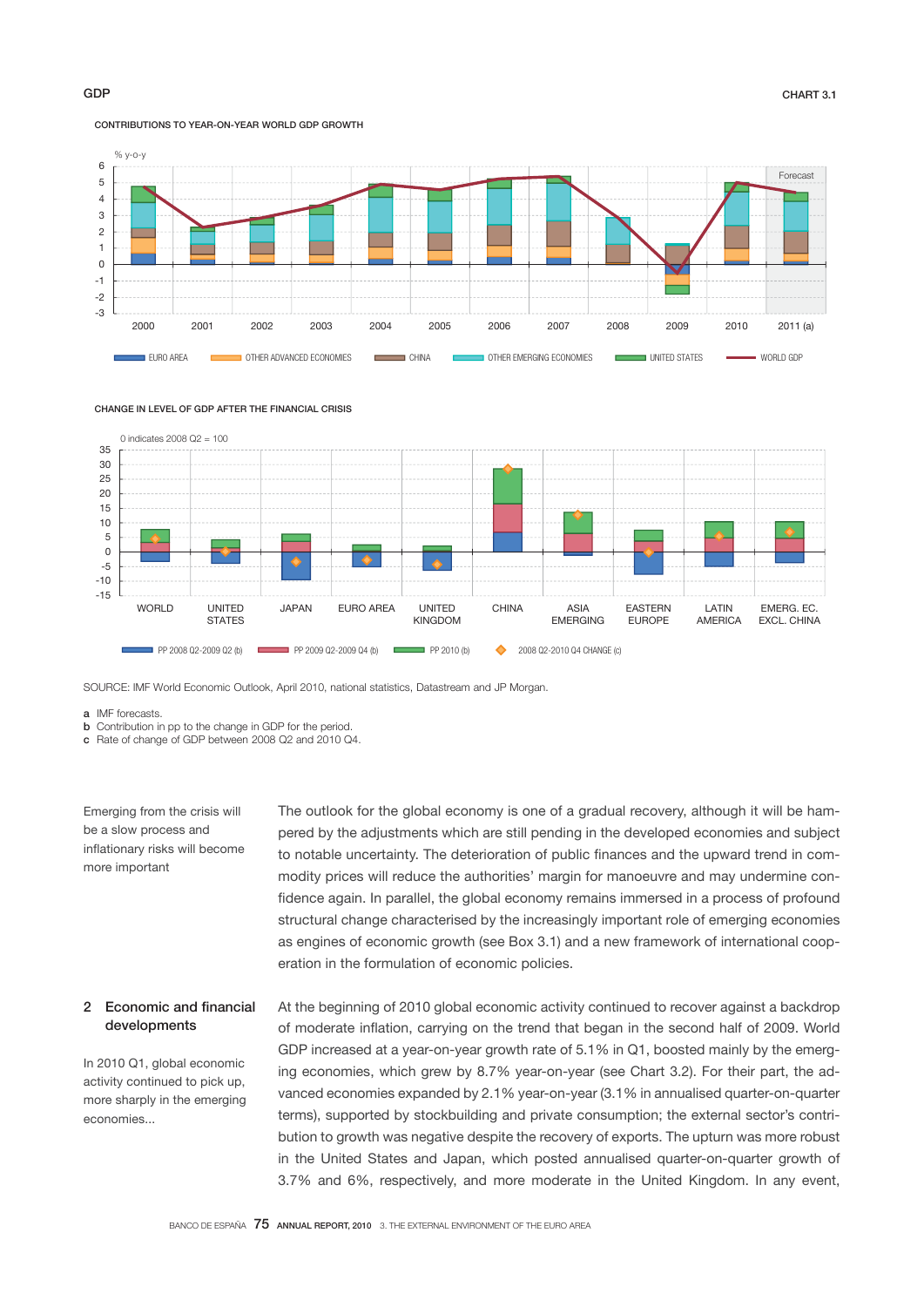### THE GROWING WEIGHT OF EMERGING ECONOMIES IN THE GLOBAL ECONOMY<sup>1</sup>  $BOX 3.1$

The emerging economies have become increasingly important actors in the global economy, raising their share of world GDP, trade and financial flows. This process strengthened from the turn of the century and intensified further during the financial crisis. Also as a result of the crisis, there have been significant changes in the governance of international economic institutions, which have crystallised into greater participation by the emerging countries, more in line with their relative weight in the world economy. Within the group of emerging economies, these trends have been particularly strong in the most systemically important countries (Brazil, Russia, India and China, collectively known as the BRICs).

Traditionally, the medium- and low- income economies (included here in the category emerging economies), which account for most of the world's population, have recorded similar growth rates to the advanced countries, which has limited real convergence between these two groups of countries. However, in the last decade the advanced economies have grown by about 2% and the emerging economies by somewhat more than 6%, a disparity that, according to IMF longterm forecasts, will be sustained over the period 2011-15. This progress has enabled these countries to improve their living standards significantly, and has been reflected in an increase in the human development index and in a sharp rise in per-capita GDP (of 28.3% between 2000 and 2009). Within the emerging economies, the four BRIC countries are among those that have grown most (by 8% on average between 2000 and 2010, a rate that is expected to be sustained between 2011 and 2015), and those that have converged most rapidly with the developed countries (see Chart 1). This strong growth over the last ten years has led to a significant increase in the share of the emerging economies in world output, from one third in 1980 to almost one half now, a level that will be clearly exceeded in 2015 (53% of world GDP). The BRICs' share of world GDP rose from 12% in 1980 to 25% in 2010, and could reach 29% in 2015, with China accounting for the largest part of the increase. Given their strong relative growth rate and the increase in their share of the world economy, the contribution of emerging economies to world growth

### 2 CONTRIBUTIONS TO GROWTH



<sup>80.2 77.1 67.4</sup>  4.9 **6.4** 12.7 14.8 16.5 19.9  $\Omega$  $10$ 20 30 40  $50$ 60 70 80 90 100 1990 2000 2009 **OTHER EMERGING ECONOMIES** BRICs (b) ADVANCED ECONOMIES (a) %

### 4 SHARE OF DIRECT INVESTMENT INFLOWS



SOURCES: IMF, World Bank and UN.

a Current IMF definition

3 SHARE IN WORLD TRADE (EXPORTS PLUS IMPORTS)

1 GDP PER CAPITA (100 = advanced economies)

%

BRICs (b) **CHER EMERGING ECONOMIES** 

- b Brazil, Russia, India and China.
- c IMF estimates in WEO, October 2010.

<sup>1</sup> See, for more details, "El creciente peso de las economías emergentes en la economía y gobernanza mundiales: los países BRIC", *Documentos Ocasionales*, No. 1101, Banco de España.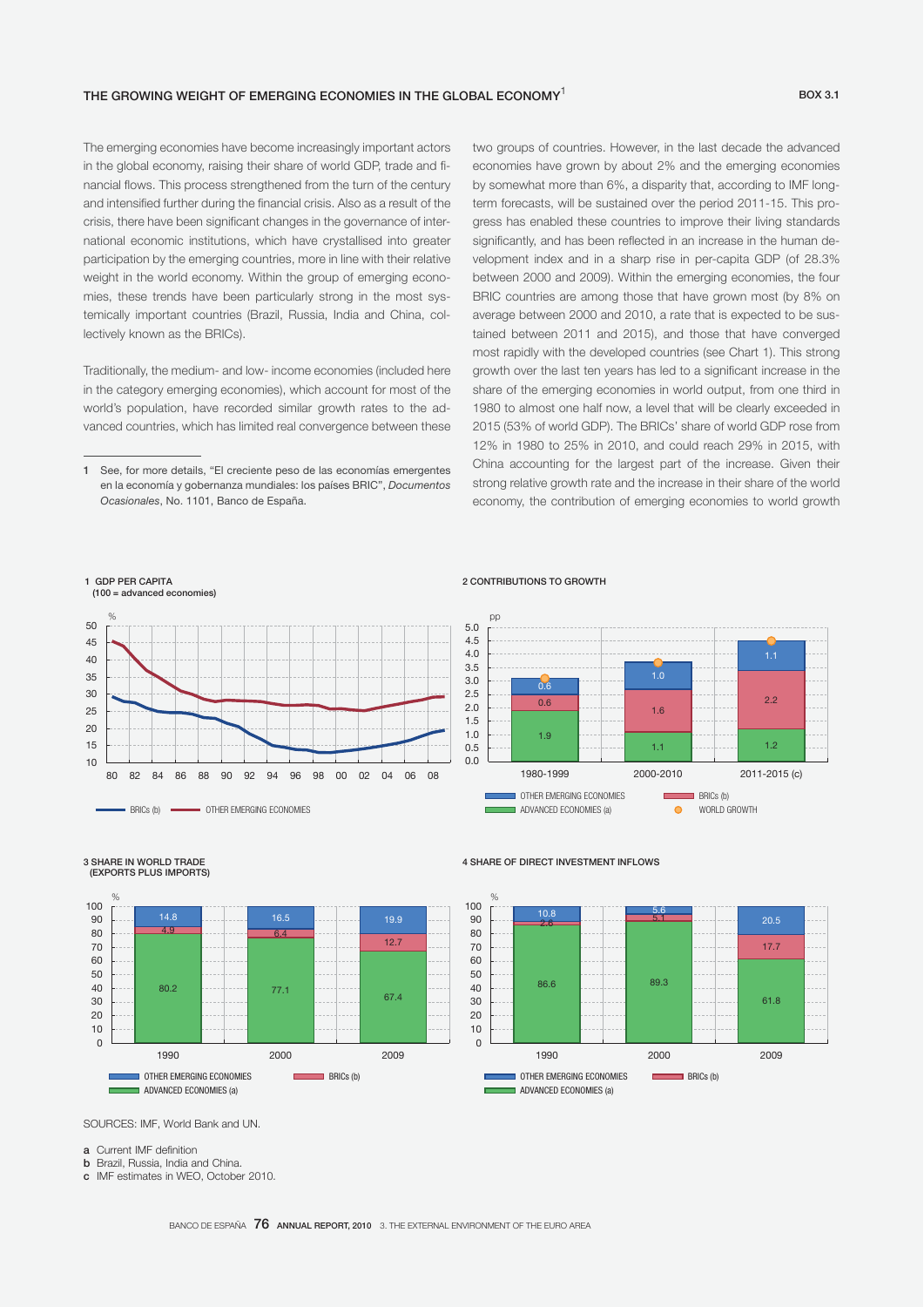has also increased substantially; in the last decade these countries have accounted for more than half of world growth (see Chart 2).

This progress has been made against a background of greater integration in the world economy of the emerging economies, which have also become the main beneficiaries and engines of globalisation. This process has been accompanied by a gradual improvement – albeit uneven across countries – in the institutional and macroeconomic framework of these economies, which has helped them to avoid the most negative effects of the crisis and to draw a dividing line from their own past.

The integration has taken place in both the trade and financial spheres, although it has been more pronounced in the former. The emerging economies increased their degree of openness to trade significantly from 2000 and are playing an increasingly important role in world trade (see Chart 3). The higher degree of openness of the developing economies largely reflects greater trade between the emerging regions themselves. Such trade increased from 25.1% of the total external trade of these economies in 1990 to 37.6% in 2009. The foreign trade of these countries is basically centred on raw materials, the BRIC countries being particularly important here, either as net exporters (Brazil and Russia) or as net importers (China and India). Notwithstanding the bias towards trade in raw materials, China (in manufacturing), India (in services) and other emerging economies (in particular in Asia) are rapidly increasing the technological content of their exports.

As in the case of trade, the financial integration of the emerging economies has intensified in recent decades. Direct investment has played a notable role in this process. While in 1990 direct investment flows were practically confined to the advanced economies (99% of outflows and 87% of inflows), in 2009 the developing economies received 38.2% of all direct investment inflows (see Chart 4) and were responsible for 15% of all outflows. Around half of the inflows and outflows of direct investment in the emerging economies correspond to the BRICs, with China standing out as the second largest recipient of direct investment inflows. The increase in the share of other capital flows has been less pronounced, partly due to the restrictions on the openness of the capital account that persist in some important countries, although Brazil and other Latin American and Asian countries play an important role in international flows of portfolio and fixed income investment. Moreover, the favourable outlook for growth in the short and medium-term and lower macroeconomic volatility have reduced the perception of risk traditionally associated with the emerging economies and may contribute to a reorientation of international capital flows towards these economies in the coming years. This process is not risk-free, given the volatility and institutional fragility that still characterise many of these economies.

The growing weight of the emerging economies on the international stage means that the main actors are no longer limited to the G7 countries. Indeed, the financial crisis has led to an increase in the weight of these economies in global financial institutions. Factors contributing to this change have been the relatively favourable behaviour of the emerging economies during the crisis and the need to involve them in the economic policy responses required to overcome it. The changes in world economic governance over the last three years have taken place in numerous spheres: the G20's acquisition of preeminence over the G7, the creation of the Financial Stability Board, with the participation of the emerging G20 countries, and the increase in their weights and voting power in the World Bank and IMF in 2010. Furthermore, the summits of heads of state of the so-called BRICs have begun to become institutionalised, reflecting the greater institutional links between emerging economies, with the aim of presenting a common front at the global level.

The result of these macroeconomic, trade and financial developments will be a world economy that is increasingly more globalised, multipolar and independent than it was at the end of the 20th century. Global governance structures, in which the emerging economies have acquired greater prominence, are adapting to this new situation, and mechanisms are taking shape to coordinate all the important actors, so as to ensure that growth in the world economy is more balanced and sustainable. However, this reshaping of global governance structures is neither free of difficulties nor of challenges, starting with the active and constructive involvement of the systemic emerging countries in the most important areas of international economic relations, such as global imbalances, financial reform, trade agreements and efforts to combat climate change.

growth in the developed economies continued to be underpinned by stimulus policies and its foundations remained fragile: employment was weak and unemployment rates were high (see Chart 3.3); indebtedness was still excessive in the non-financial private sector; restructuring was still needed in financial systems and activity in real estate markets was minimal.

In the emerging economies the recovery was gaining momentum in early 2010, particularly in China, which posted growth of approximately 10% year-on-year in Q1, and in the rest of emerging Asia and Latin America, which expanded by rates of around 8.5% and 6%, respectively. This buoyancy was driven by strong domestic demand and, in particular, by investment, a growth pattern that indicated a certain independence from developed econo-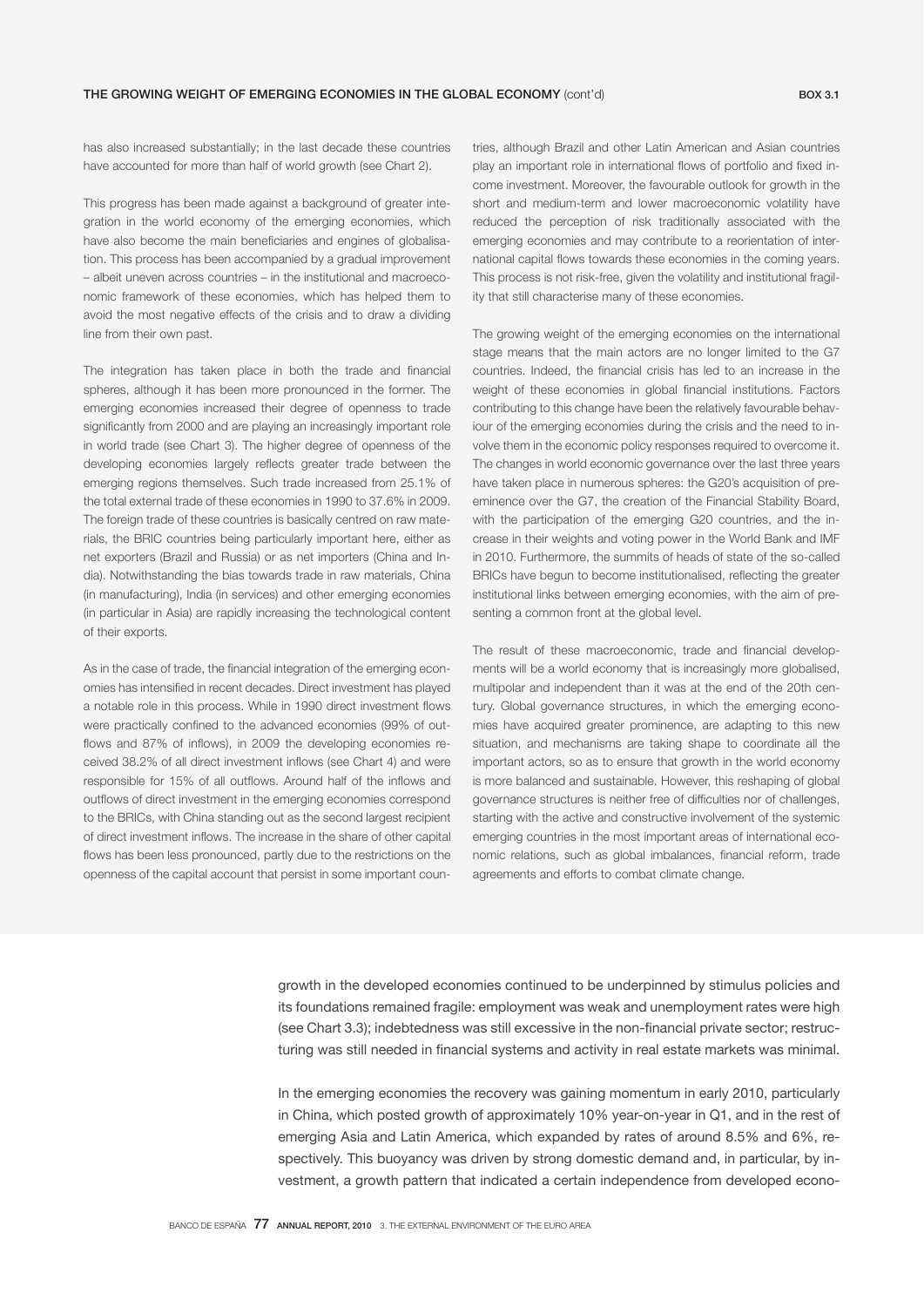## GLOBAL ECONOMIC ACTIVITY CHART 3.2

### GROWTH IN WORLD GDP

### CONTRIBUTIONS TO GDP GROWTH IN 2010 (a)

GDP GROWTH IN MAIN DEVELOPED COUNTRIES



### CONTRIBUTIONS TO GDP GROWTH IN MAIN ADVANCED ECONOMIES (a) (c)



SOURCES: IMF, Datastream, JP Morgan, Eurostat, national statistics and Banco de España.

- a G4: United States, Japan, United Kingdom and euro area. Latin America: Argentina, Brazil, Chile, Colombia, Venezuela, Peru and Mexico. Emerging Asia: India, Hong Kong, South Korea, Thailand, Indonesia, Philippines, Taiwan and Singapore. New EU members: Poland, Hungary, the Czech Republic, Latvia, Lithuania, Bulgaria and Rumania.
- b In China, the government consumption component represents total consumption (government and private).
- c Contribution, in percentage points, to the annualised quarterly change in GDP.
- d In-house calculations based on data for 57 countries that represent 90% of world GDP. The aggregates have been calculated using the weight of the countries in the world economy in the previous year, in PPP, according to IMF information.

mies, in the absence of fresh shocks (see Chart 3.2). In Eastern Europe, by contrast, where the crisis had hit harder, the expansion was more moderate. The increase in trade between emerging economies, especially the Asian economies, was also faster (see Chart 3.3).

and was accompanied by an improvement in the financial environment, which was not without weaknesses The performance of financial markets continued to improve at the beginning of 2010, in line with the trend that began half way through the previous year (see Chart 3.4). The early months of the year were marked by the recovery of the appetite for risk and lower volatility, which returned to its levels prior to the bankruptcy of Lehman Brothers. This favourable environment gave rise to stock market gains, a rise in long-term interest rates and a narrowing of the spreads on corporate and emerging sovereign bonds. The increase in profits and the notable level of issuance on capital markets improved the corporate sector's financial capacity despite weak bank lending (see Chart 3.5). .

However, there were underlying weaknesses behind this favourable performance. The advanced economies' financial systems – still immersed in restructuring processes – had not

 $\overline{\phantom{a}}$ 

CHINA (b) NEW EU

**MEMBERS**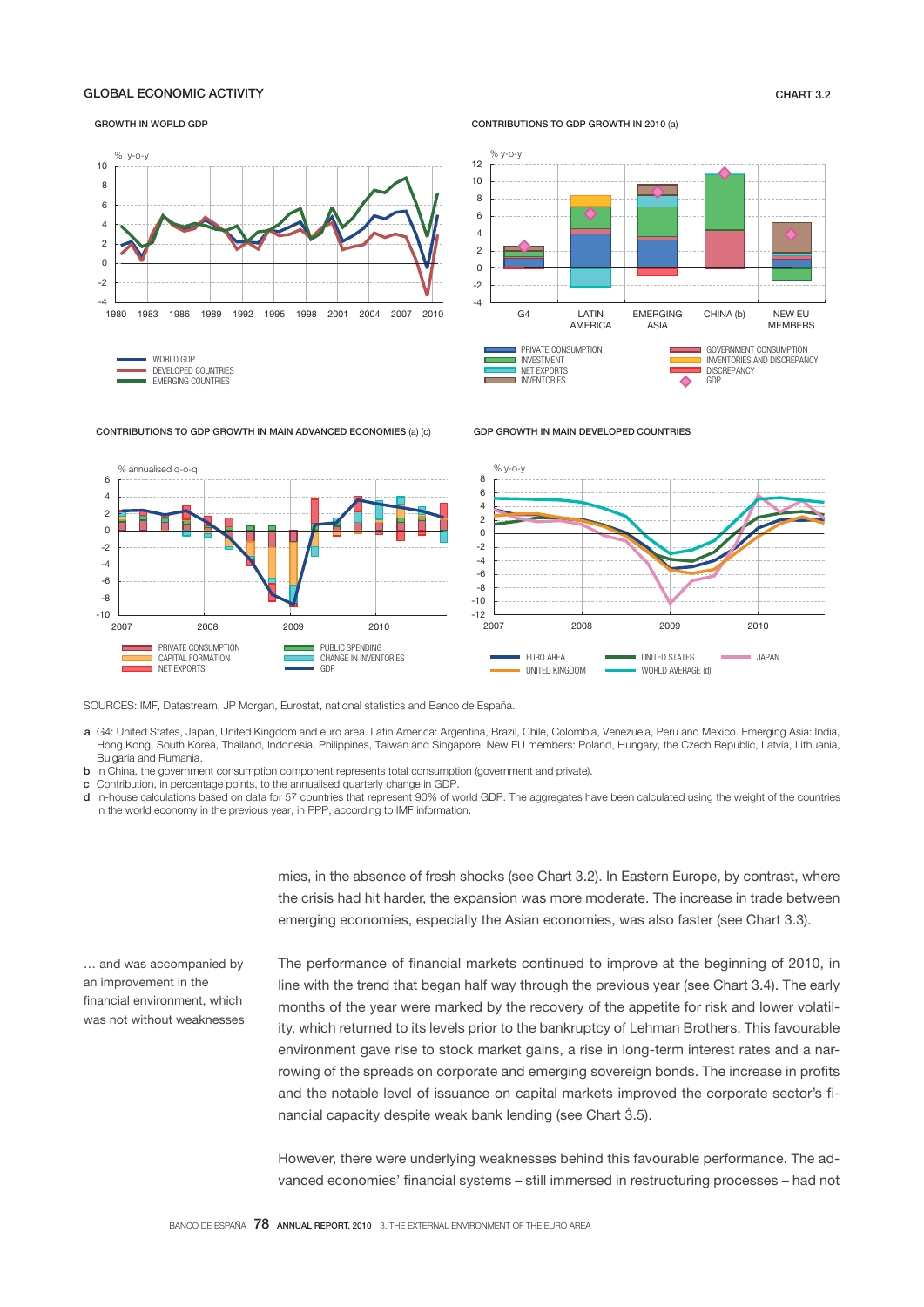## ACTIVITY INDICATORS CHART 3.3

### VOLUME OF EXPORTS



OUTPUT GAP IN THE MAIN DEVELOPED ECONOMIES (a)









PURCHASING MANAGERS' INDICES

 $-6$   $-2007$ 

-4 -2  $\Omega$ 2 4



EURO AREA **WELLET AREA** UNITED STATES JAPAN UNITED KINGDOM

2007 2008 2009 2010 2011





SOURCES: Datastream, CPB Netherlands Bureau for Economic Policy Analysis, IMF (WEO) and Banco de España.

a IMF forecasts.

**b** Percentage of labour force

resumed their role as intermediaries in the financing of firms and households, and credit continued to adjust. As for the bank deleveraging and recapitalisation processes, vulnerabilities remained on the liabilities side, with substantial volumes of short-term financing, and there were still troubled segments in the financial system in some countries. Furthermore, since end-2009 problems had been incubating on the sovereign debt markets, which would ultimately affect confidence in banking systems.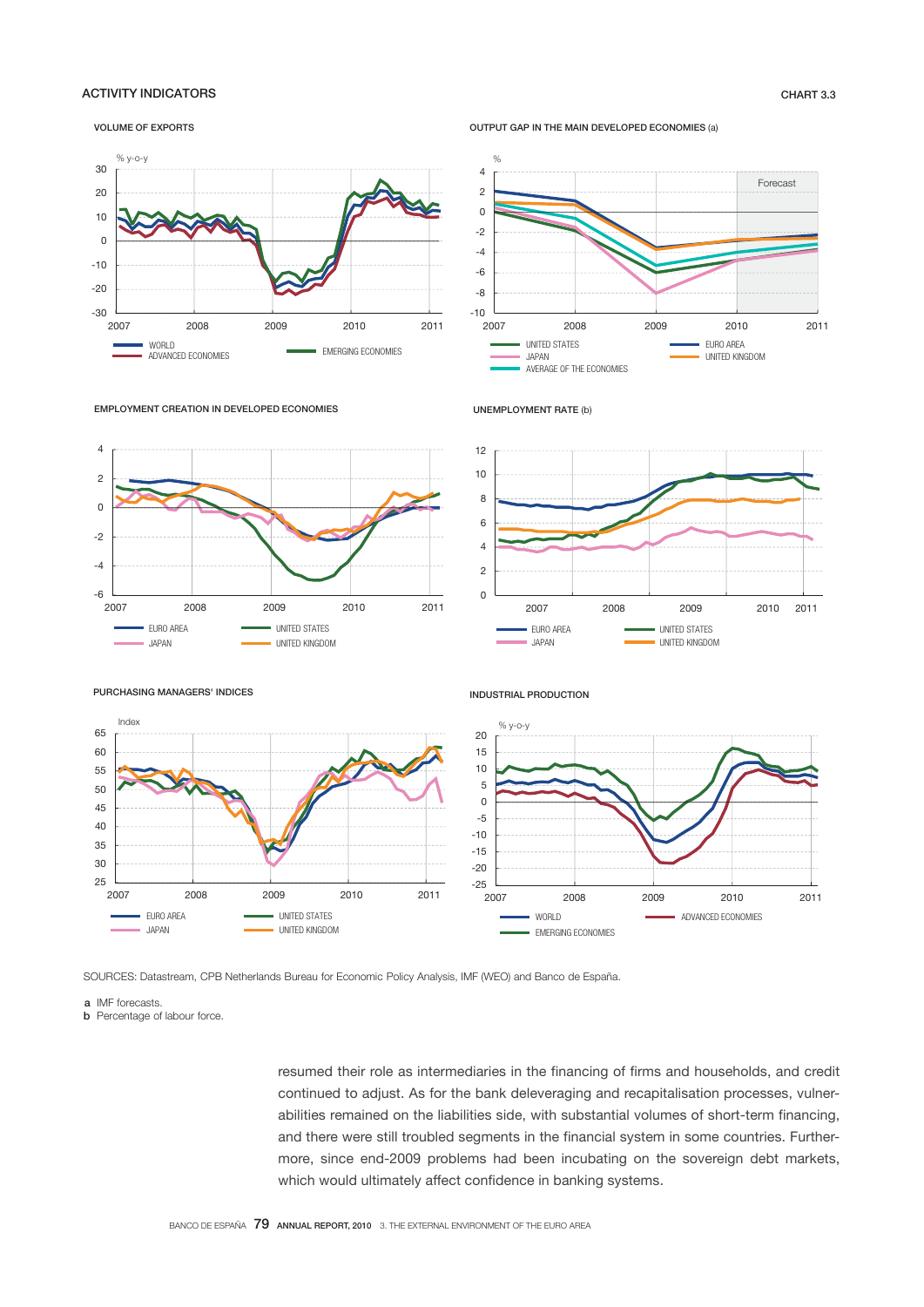## INTERNATIONAL FINANCIAL MARKETS CHART 3.4

### STOCK MARKET INDICES



STOCK MARKET VOLATILITY AND CREDIT RISK (a)



VIX INDEX **CDX INDEX** 

UNITED STATES: CREDIT RISK INDICES

NOMINAL EXCHANGE RATES



### SOVEREIGN DEBT SPREADS (b)

TEN-YEAR GOVERNMENT BOND YIELDS



SOURCES: Datastream and Bloomberg.

a VIX index (volatility of the Standard & Poors 500 index) and 5-year US CDX investment grade credit risk index.

b EMBI+ for Latin America and EMBI Global for Asia and Central and Eastern Europe.

c Industrial corporate bonds. Differentials vis-à-vis swaps.

In May, the European sovereign debt crisis unleashed a bout of instability on global markets and activity in the advanced economies began to show signs of weakness

Growing instability on certain European sovereign debt markets peaked in May when the turmoil associated with fiscal difficulties in Greece, after spreading to the euro area, affected global markets, including emerging ones, which had been the most resilient until that time. World stock markets recorded considerable losses and there was a sharp increase in volatility, although not as extreme as that in September 2008. Furthermore, the process of issuance returning to normal on fixed-income markets came to a halt. Investors' search for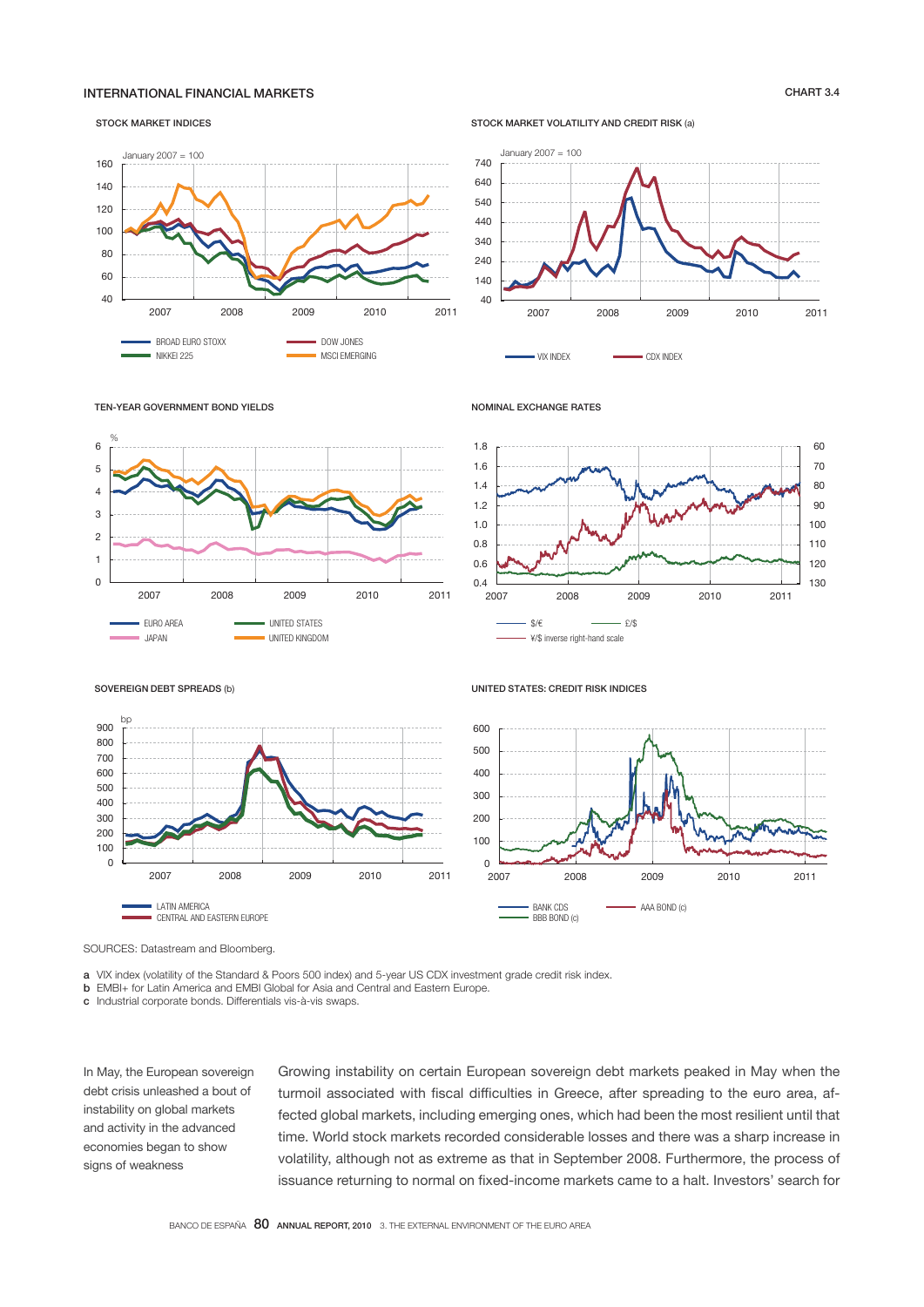## FINANCING CONDITIONS GRÁFICO 3.5

### NON-FINANCIAL CORPORATE SECTOR PROFITS (a)

### NON-FINANCIAL CORPORATE SECTOR DEBT ISSUANCE (EXCLUDING SECURITISATION)





### BANK CREDIT TO NON-FINANCIAL CORPORATIONS

### BANKING SECTOR DEBT ISSUANCE



SOURCES: Datastream, Bureau of Economics, Federal Reserve, ECB, Bank of England, Banco de España, Bank of Japan and Dealogic.

 ${\bf a}$  Pre-tax corporate earnings + fixed capital consumption.

-25 -20 -15 -10 -5  $\Omega$ 5 10 15 20 25 30

> safe havens resulted in a fresh decrease in US bond yields – and in those of other advanced economies – with the result that the ten-year yield dropped to levels of around 2.5% in summer, approaching the lows recorded after the bankruptcy of Lehman Brothers. The dollar and yen also appreciated strongly; at the beginning of June the dollar traded against the euro at its highest levels since 2006 (\$1.21/€), as shown in Chart 3.4. In this scenario, banks' financing conditions tightened at the same time as their credit risk deteriorated.

> The unfavourable impact on financial markets was accentuated by the signs of a slowdown in the US economy, which emerged during the second quarter of the year. This change was determined largely by the downturn in the housing market, which occurred when part of the tax relief it enjoyed ended. Furthermore, on the labour market, employment showed signs of renewed weakness, while the unemployment rate reached levels of approximately 9.5% and the labour force fell owing to a discouragement effect.

Throughout the summer markets stabilised, while uncertainty about the economy prompted a fresh round of monetary and fiscal stimulus in the United States…

The response of the European authorities to the Greek crisis, the results of the stress tests of European banks released in July and the publication of business and bank profits, mainly in the United States, contributed to the stabilisation of financial markets over the summer, although doubts remained about the recovery. US GDP growth in Q2 (1.7% in annualised quarter-on-quarter terms), which was published in July, confirmed the loss of economic momentum and the weakness of private consumption. The lack of vigour spread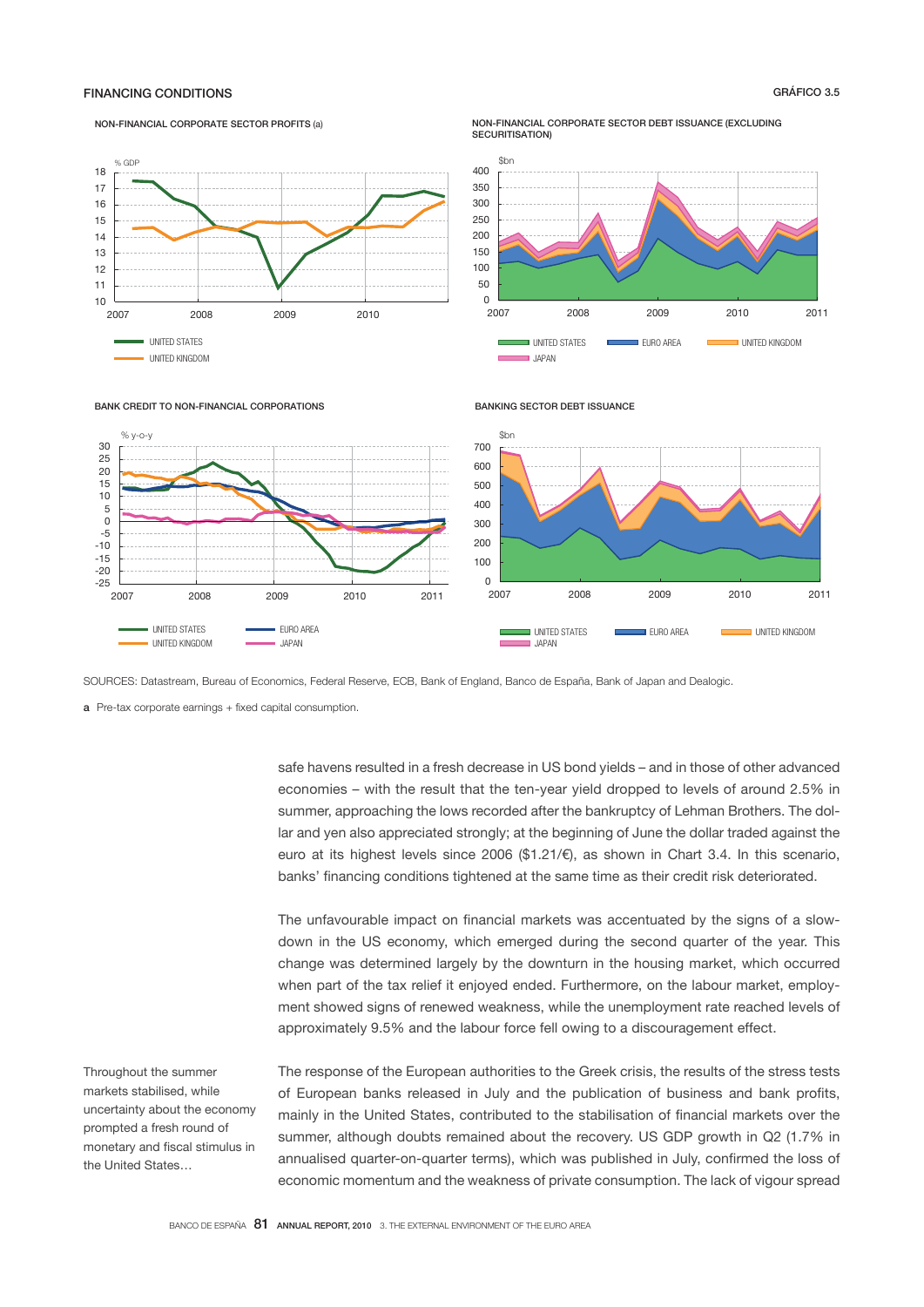to other economies such as Japan's, while the United Kingdom recorded a recovery (that turned out to be temporary) following several quarters of sluggishness, which was led by buoyant private consumption.

The signs of economic weakness prompted an expansionary turn in the economic policy stance in the United States. Following the gradual (and passive) withdrawal of support for liquidity and financing during the first half of the year, the Federal Reserve pre-announced at the end of August a fresh phase of non-conventional monetary expansion, which began to be implemented in November. In addition to the monetary impulse, in December a new substantial fiscal stimulus package was introduced. Japan also implemented a new fiscal programme in that period, albeit on a more modest scale. These two cases contrast with the fiscal adjustment introduced in Europe, including the United Kingdom, as a result of the sovereign debt crisis in certain countries in the euro area (see Section 3.1).

The stimulus measures in the United States prompted a notable improvement in the economic outlook at the same time as they contributed to anchoring the confidence of the financial markets, despite representing a serious setback for fiscal consolidation. The easing of financial tensions was reflected in a stock market rally and an improvement in credit and financing markets in the last stretch of the year. This trend was particularly pronounced in the emerging markets, where capital inflows notably stepped up at the end of summer, coinciding with the new expansionary turn in US monetary policy. This situation unleashed strong tensions in exchange rates due to the dollar's tendency to depreciate against most currencies; in particular, the euro returned to levels of approximately \$1.40.

Coinciding with the fresh stimulus in the United States, US long-term bond yields increased to around 3.5% at end-2010, mainly reflecting better expectations for growth. This rise in long-term rates contributed to easing strains in exchange rates and capital flows to emerging economies, alleviating monetary policy dilemmas in these countries at a time when inflationary pressures were increasingly evident. In this context, the triggering of a new episode in the sovereign debt crisis in the euro area in November, caused by problems with banks in Ireland, had a very limited impact on international financial markets in comparison with the episode in May.

Overall, the world economy ended 2010 with a growth rate that was slowing slightly (close to 4.5% in annualised quarter-on-quarter terms) and a favourable outlook. The emerging economies remained notably robust, growing by 7.1% year-on-year in that period. For their part, the developed economies also experienced a slight deceleration and expanded by 2.4% year-on-year (with an annualised quarterly growth rate of 1.5%), partly owing to the fall in inventories. In the United Kingdom and Japan growth decelerated and negative quarter-on-quarter growth rates were recorded on account of the fall in private demand. However, in the United States activity rose in the last part of the year and GDP increased by 3.1% in annualised quarter-on-quarter terms in Q4, supported by private consumption and the favourable contribution from the external sector. In any event, output gaps in the major developed economies were still negative at the end of 2010 and unemployment rates held at historically high levels (see Chart 3.3).

In the early months of 2011, the main trends discussed have firmed: the recovery in the United States, strengthened by the revival of the labour market and the normalisation of financial markets. The ongoing problems in the euro area – with the bailout of Portugal in April – have not significantly affected global markets, while the political crisis in the Arab countries and the earthquake in Japan are having a global impact, since they contribute to

... which contributed to improving the economic outlook and anchoring the confidence of financial markets, although it triggered strong movements in exchange rates

The new strains which appeared in autumn in the euro area did not have a significant impact on international markets

In the final stretch of 2010, world growth moderated slightly, although the US economy picked up

Despite the substantial negative shocks in the early months of 2011, the outlook remains favourable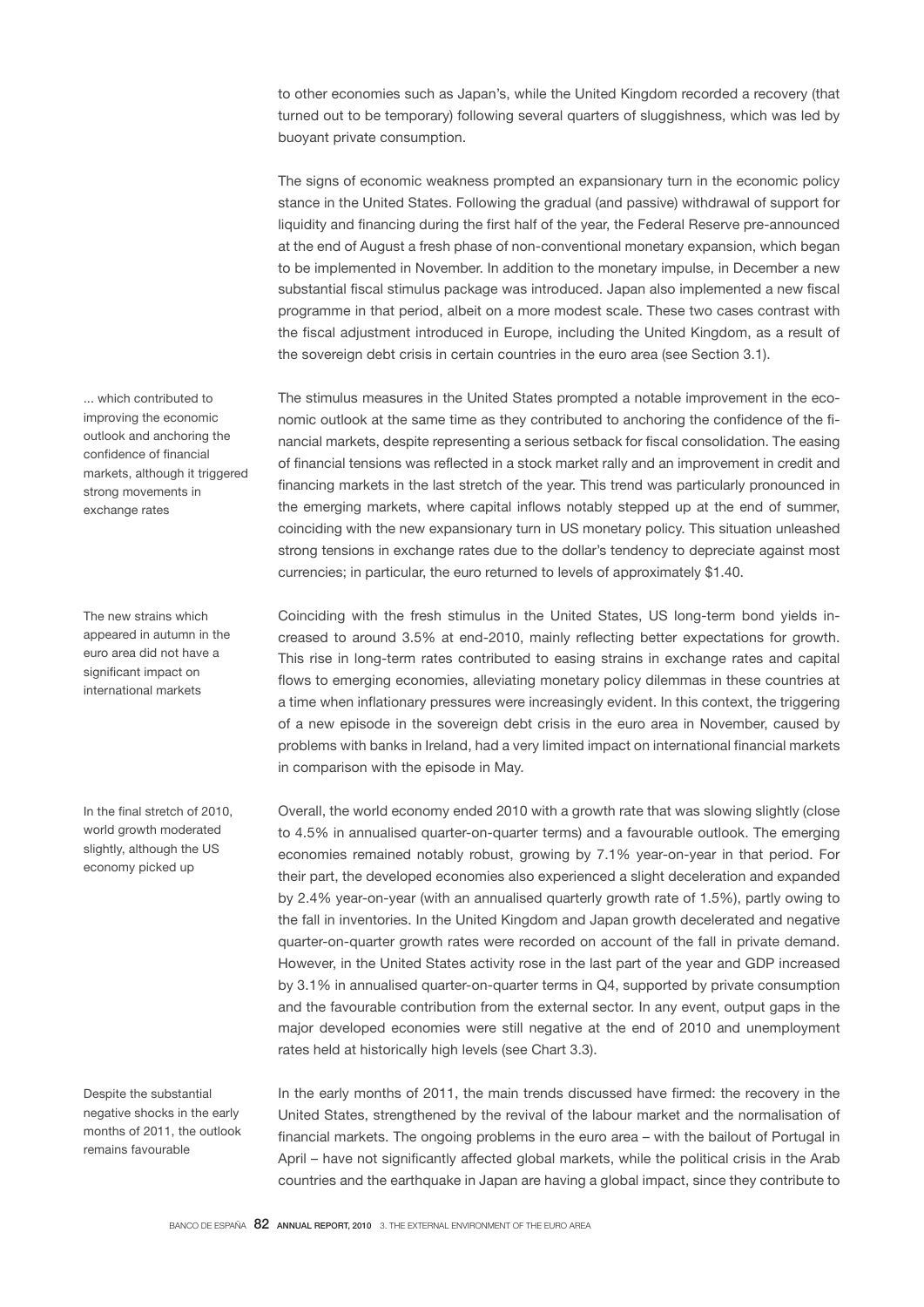## INFLATION AND COMMODITIES CHART 3.6

COMMODITY PRICES









CONSUMER PRICES IN EMERGING ECONOMIES: OVERALL INDEX



SOURCES: Datastream, Goldman Sachs, national statistics and Banco de España.

a CRB indices.

- b Aggregate calcuated on the basis of data for 57 countries representing 90% of world GDP.
- c Aggregate calculated on the basis of data for 45 countries representing 83% of world GDP.
- d India, China, Hong Kong, Indonesia, South Korea, Malaysia, Philippines, Singapore, Taiwan and Thailand.
- e Russia, Ukraine, Turkey, Poland, Czech Republic, Hungary, Estonia, Latvia, Lithuania, Bulgaria and Croatia.
- f Argentina, Brazil, Chile, Colombia, Mexico, Peru and Venezuela.

the rise in commodity prices but without having seriously compromised the confidence in the recovery.

Inflationary pressures only began to become widespread towards the end of the year, driven by the notable rise in commodity prices

Price developments remained contained in the first half of 2010, but inflation posted widespread rises after the summer (see Chart 3.6). The main factor behind this increase was the rise in commodity prices (agricultural products, metals and oil), which held on a rising trend throughout the year, that was only briefly interrupted in Q2, and gained strength in the final quarter (see Chart 3.6). In 2010, as a whole, the overall index increased by 24%, with notable rises in food (28%) and oil (23%) prices. This trend, which was the result of growing demand from emerging countries, continued in the early months of 2011 and was strengthened in certain cases by cyclical supply factors (see Box 3.2).

Inflationary pressures were more pronounced in the emerging economies than in the advanced economies. In the United States inflation reached 1.5% year-on-year at end-2010, which was lower than in the euro area (2.2%), whereas in Japan it held at negative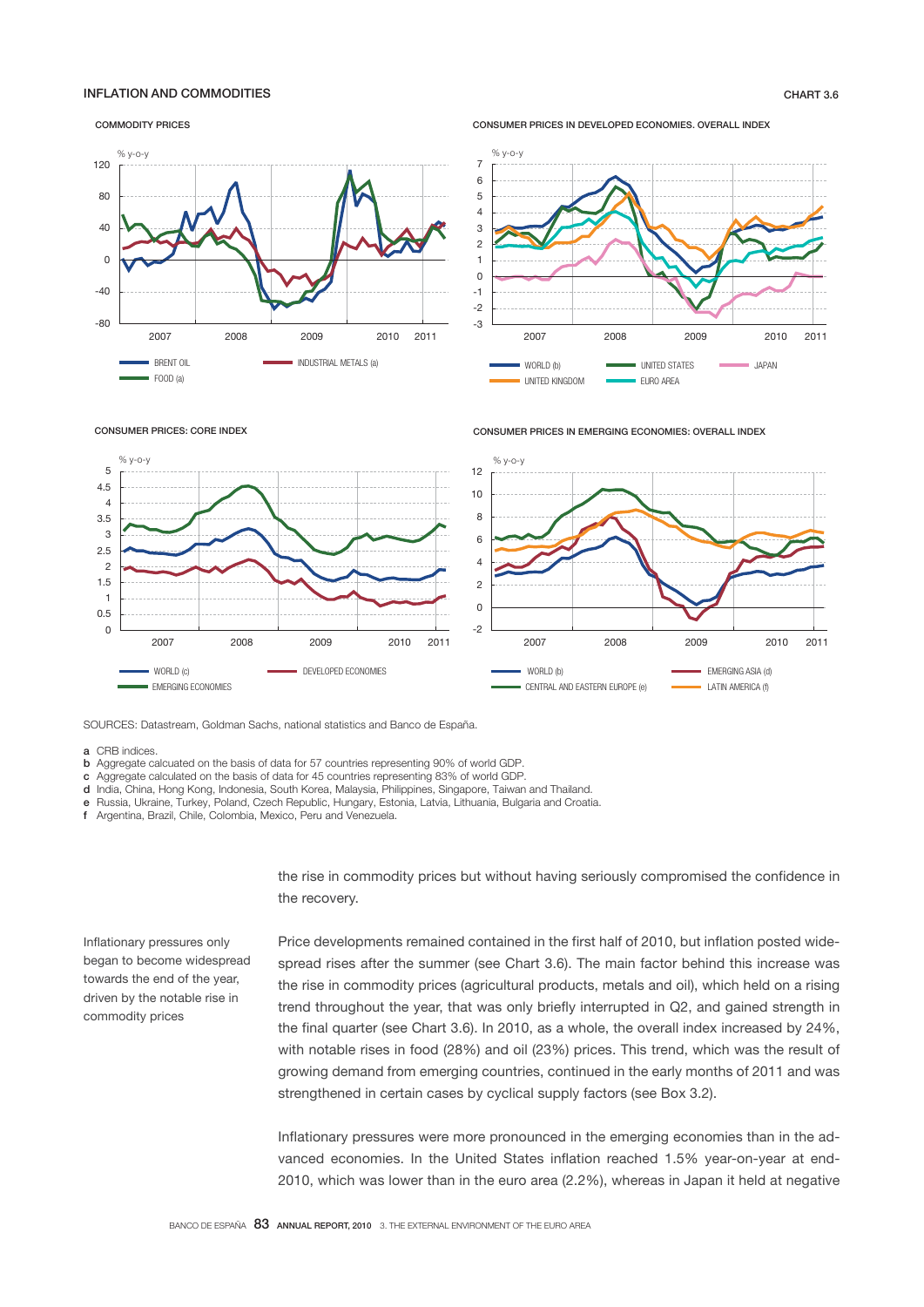Commodity prices rose sharply from mid-2010 and in many cases were higher in early 2011 than in 2008 (see Chart 1). This general rise poses significant challenges for the developed economies, owing to the potential impact on inflation and the risk to the economic recovery.

The dominant factor in the general rise in commodity prices is the increase in world demand, stemming principally from the emerging economies (in particular, from China) and, to a lesser extent, from the recovery in the developed economies. As a result of this increase, the world demand for many commodities (including foodstuffs) is at an all-time high. Behind these developments lie cyclical factors, and also structural ones, relating to changes in consumption habits. In the case of oil, the International Energy Agency (IEA) expects the demand for oil in 2011 to be more than 89 million barrels per day (mbd), as compared with 86 mbd in 2008. The emerging economies are responsible for the increases in the demand for oil in recent years, given that energy efficiency improvements and the severe economic crisis in the advanced economies have significantly reduced their demand (see Chart 2).

At the same time, various supply-side factors have also temporarily affected the prices of some commodities. Notable in the case of foodstuffs have been poor harvests, primarily due to adverse weather conditions, which have led to export restrictions in some countries. In the case of oil, since the beginning of the year, political tensions in various producing countries in North Africa and the Middle East have generated fears of a significant reduction in production.

Moreover, the upward trend in prices may have been exacerbated by an increase in financial flows into commodity markets, against



### 1 OIL AND OTHER COMMODITY PRICES

### 3 RESPONSE OF OIL PRICES AND OF TOTAL OIL PRODUCTION TO A SUPPLY SHOCK (b)



# 2 CHANGE IN DEMAND FOR OIL



### 4 RESPONSE OF GDP IN THE DEVELOPED ECONOMIES TO A SUPPLY SHOCK (b)



SOURCES: International Energy Agency, Bloomberg, Datastream and Banco de España.

a Forecast according to the International Energy Agency.

**b** The shock simulated relates to a 2% reduction in global production excluding Saudi Arabia.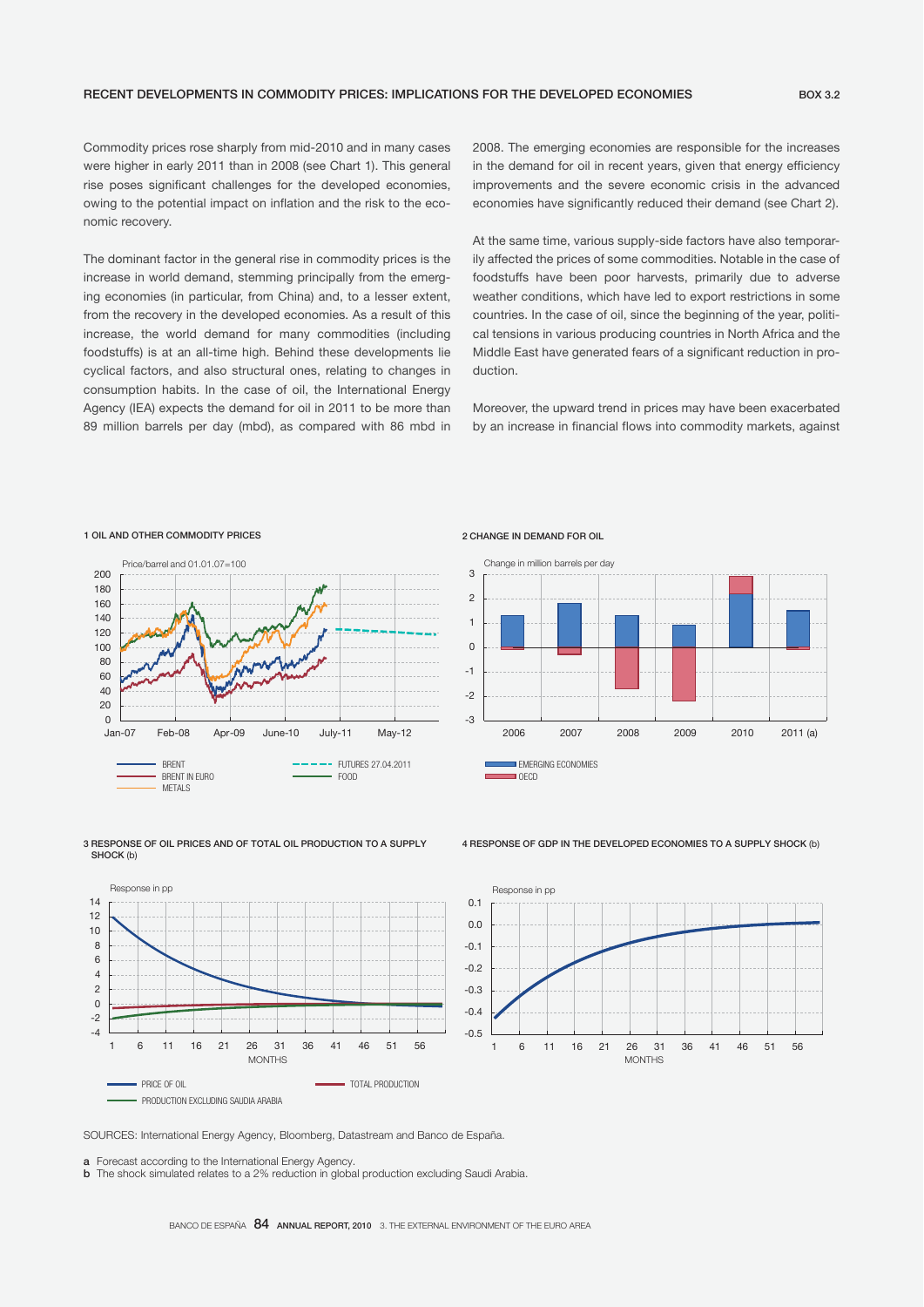a background of abundant liquidity at the global level and of a higher relative preference on the part of investors for this type of assets. However, the evidence on the causality between flows and prices in these markets is not conclusive. The question is even more complex in the case of those commodities that have relatively high storage costs, such as oil, in which investments are made in futures and options markets. The channels through which the prices of these financial instruments may affect spot prices are not clear.

Higher commodity prices have effects on inflation and activity. As regards inflation, the pass-through of the rise in international prices for commodities to their domestic prices depends on exchange rate fluctuations against the dollar (the reference currency for most commodity prices), duties and taxes, the ability of importers to mitigate the increase by lowering their margins and transport and distribution costs. For their part, changes in domestic commodity prices may affect consumer prices through various channels. First, an increase in commodity prices has direct effects on the CPI, which will be all the larger the greater their weight in the representative consumption basket. Second, there will be indirect effects, in the form of increases in production and distribution costs, which are more important in the case of energy. Finally, the so-called "second-round effects", which reflect the incorporation of the initial rise in prices into price and wage formation processes, so that the original shock is eventually passed through to inflation expectations and underlying inflation. The various studies that have analysed the impact of a rise in oil prices on inflation in the developed economies generally find relatively moderate effects, which principally stem from the direct impact of the higher cost of commodities on inflation. Thus, a 10% increase in the price of oil would involve a rise in the euro area CPI of some 0.2-0.4 pp.<sup>1</sup>

At the same time, higher commodity prices have a contractionary impact on the net importing economies via three main channels. First, relative prices change, causing households and firms to spend a higher proportion of their income on goods derived from

such commodities, to the detriment of other products. Second, firms' production costs rise. And third, they may give rise to a contractionary monetary policy response. In the net exporting economies, by contrast, the impact is expansionary, through the increase in the terms of trade. However, it should be pointed out that the impact on activity will be very different depending on whether the rise in commodity prices is due to a sudden reduction in supply or to an increase in demand, owing to higher global economic growth.<sup>2</sup>

The recent tensions in the Arab countries make consideration of a scenario of reduction in the world supply of oil pertinent. The model used includes the consumption and production decisions of oil importers and exporters, taking into account, in particular, the different and strategic role of Saudi Arabia as the "dominant producer", i.e. the only country with surplus production capacity.<sup>3</sup> The results show that, given a fall in the supply of a producer equivalent to 2%<sup>4</sup> of the world market, the oil price would increase by 12% (see Chart 3). In response to this rise, Saudi Arabia would increase its oil production to make up for part of the fall in supply, so that the fall in world production would be smaller (0.5%). The initial impact on the GDP of the developed economies would be -0.4 pp, a fall that would be progressively absorbed and disappear after three years (see Chart 4). Accordingly, the effects on the activity of the developed economies of an oil supply shock would be moderate, in line with the results in the literature.<sup>5</sup>

<sup>1</sup> See, for example, Rolf Strauch et al. (2010), "Energy markets and the euro area macroeconomy", *Occasional Paper Series,* No. 113, ECB or Luis J. Álvarez et al. (2011), "The Impact of Oil Price Changes on Spanish and Euro Area Consumer Price Inflation", *Economic Modelling*, No. 28, pp. 422-431.

<sup>2</sup> For an in-depth discussion of the different responses of the economy and oil prices to changes in world supply and demand, see Anton Nakov and Galo Nuño (2010), "Un modelo sencillo para analizar las causas y consecuencias de las variaciones en el precio del petróleo", *Boletín Económico*, February, Banco de España, pp. 67-78.

<sup>3</sup> For a technical description of the model used, see Anton Nakov and Galo Nuño (2009), "Oilgopoly: a general equilibrium model of the oilmacroeconomy nexus", *Documentos de Trabajo*, No. 0932, Banco de España.

<sup>4</sup> As a reference, Libya represents 1.8% of the world oil market and during the crisis its market share fell by 75%.

<sup>5</sup> The cited paper by Strauch et al. (2010) presents values of 0.2-0.4 pp, for a broad range of models, in response to a rise of 10% in oil prices. Some authors also stress that the impact of oil price shocks on GDP has been diminishing on account of the lower rigidities in labour markets. lower oil consumption per unit of GDP and the improvement in the conduct of monetary policy. In this connection, see O. Blanchard and J. Gali (2007), "The Macroeconomic Effects of Oil Shocks: Why are the 2000s So Different from the 1970s?", *NBER Working Paper* No. 13368.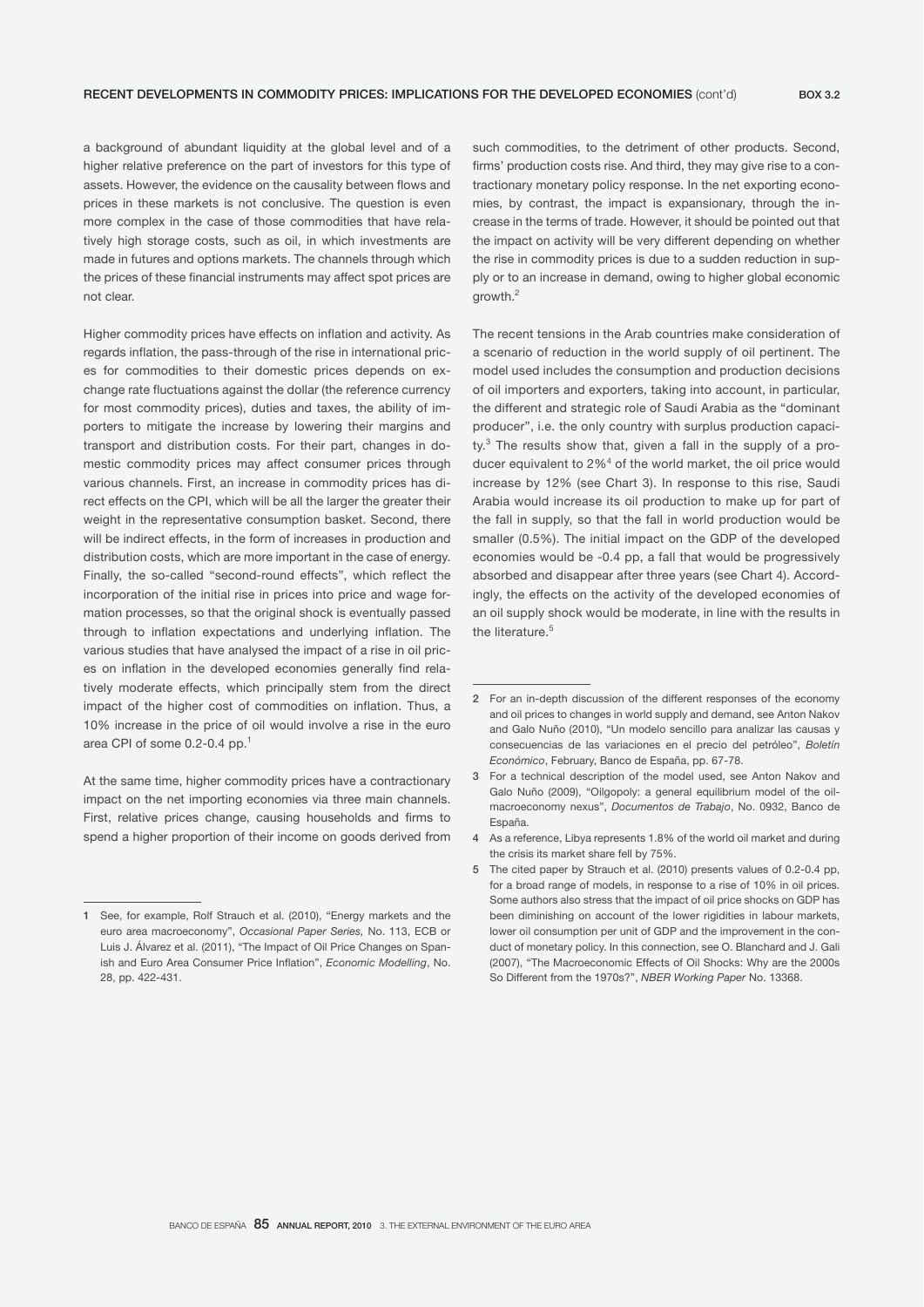rates, although in the closing months of the year it moved into positive territory. By contrast, in the United Kingdom, it climbed to 3.7%, and breached 4% at the beginning of 2011. The performance of core inflation was more stable and moderate, in line with the persistently wide output gap and surplus capacity. Similarly, inflation expectations remained firmly anchored. By contrast, in the emerging economies inflation rose to 5.6% at end-2010, reflecting the higher weight of food and energy in their consumption baskets (although subsidies tend to mitigate fluctuations in final prices), strong private demand and narrower output gaps, which in Asia and certain Latin American economies had already closed. By region, inflation at end-2010 stood at 6% in Eastern Europe, 6.9% in Latin America and 5.1% in emerging Asia. Core inflation also showed a slight upward trend (in China and Brazil, in particular) and inflation expectations rose in some economies. The rising trend in inflation continued into the early months of 2011, as a result of the continuous upswing in commodity prices: in February inflation was 2.1% in the advanced economies and 5.7% in emerging economies, and in many Asian and some Latin American countries it has breached its pre-crisis rates. This situation has prompted a notable change in the monetary policy outlook, in particular in the developed economies, as described below.

- At the beginning of 2010, gradual economic recovery and financial normalisation presaged a progressive withdrawal of the support given as a result of the crisis, albeit at different paces in the developed and emerging countries (more gradually in the former and more decisively in the latter). However, several events altered these prospects and contributed to accentuating the differences in the conduct of economic policies between emerging and developed countries, and also among the latter. 3 Economic policies
- The main developed economies began the year with the intention of exiting their extraordinarily expansive policies, which were implemented in response to the crisis. The challenge they faced consisted of reducing public support, which was leading to inflationary risks and doubts about the sustainability of fiscal positions, without harming the recovery. 3.1 ECONOMIC POLICY DIVERGENCE IN THE DEVELOPED ECONOMIES

At the beginning of 2010, a progressive exit from nonstandard monetary policy measures in the developed economies was anticipated, against a backdrop of withdrawal of the stimuli introduced as a result of the crisis

The sovereign debt crisis in the euro area and uncertainty about the recovery in the United States opened up a widening gap between the economic policies of the developed economies

In the monetary policy area, the debate centred on how and in what sequence non-standard measures would be withdrawn and when official interest rate rises would begin. The improvement in the financial and banking situation led to a natural unwinding of the use by financial institutions of certain assistance. Thus, in Q1, most of the extraordinary liquidity facilities in the United States and in the United Kingdom expired and the asset purchase programme of the Federal Reserve and the Bank of England was completed. In the euro area too certain measures, such as the covered bond purchase programme and special longer-term refinancing operations, came to an end. In contrast, the Bank of Japan continued to introduce new measures, against the backdrop of persistent deflation. Nevertheless, uncertainty about the strength of the recovery and the absence of inflationary pressures led to the postponement of when interest rate rises were expected – even in the United Kingdom, despite its higher inflation – a trend that was to continue throughout the year. Official rates were raised in other developed economies that were further ahead in the cycle (Sweden, Australia and Canada).

In spring the uncertainty surrounding the euro area sovereign debt crisis and doubts about the strength of the recovery in the United States delayed the withdrawal of monetary stimulus and led to divergence in economic policy stances. Overcoming the sovereign debt crisis became a necessary priority in the euro area, whereas in the United States – and in a slightly different context, in Japan – concerns centred on avoiding a possible double-dip in activity and, even, the risk of deflation.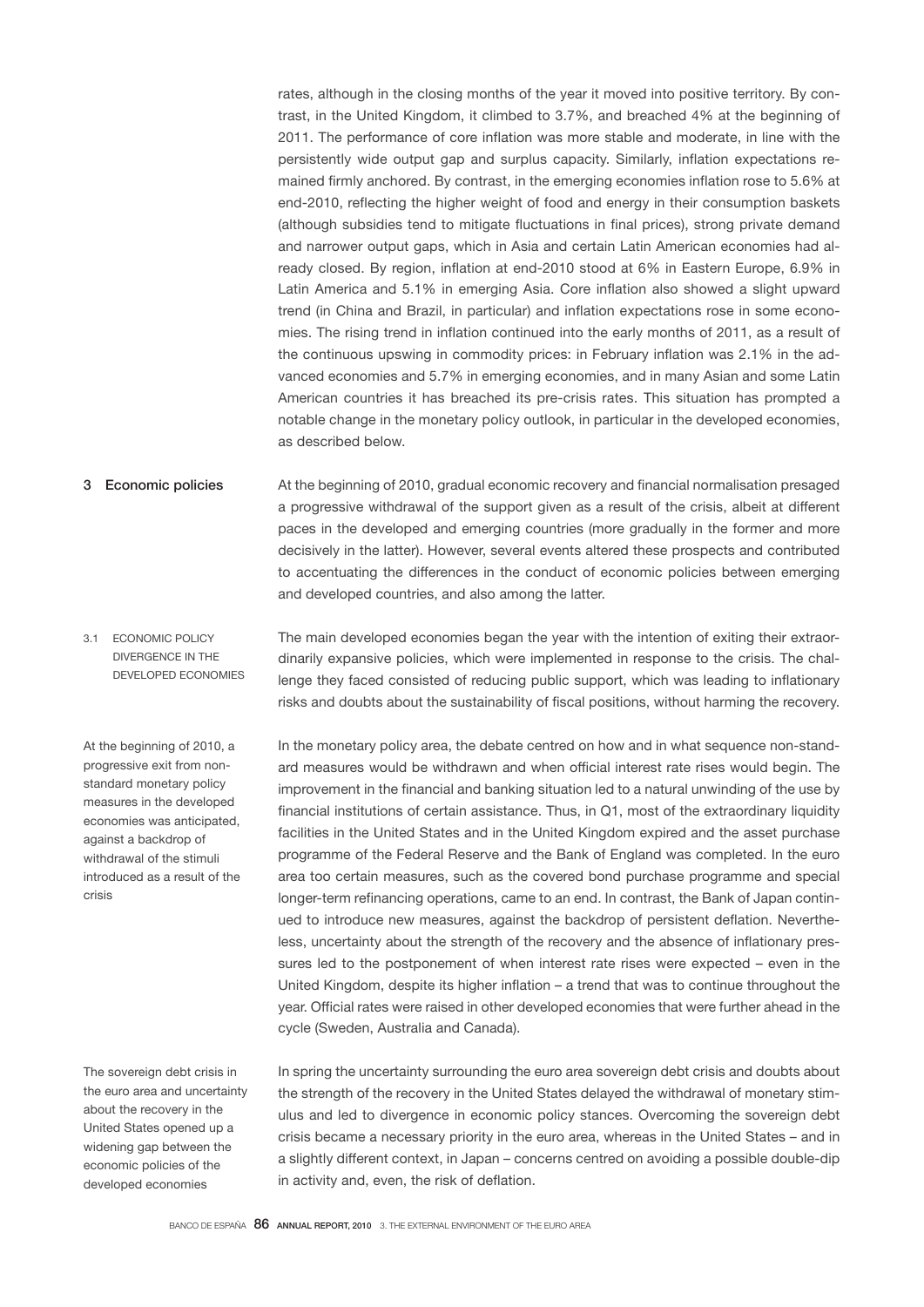## FISCAL POLICY IN DEVELOPED ECONOMIES CHART 3.7

### CHANGES IN THE STRUCTURAL FISCAL BALANCE (2009-2012)

PLANNED AND REQUIRED FISCAL ADJUSTMENT (c)





JAPAN UNITED KINGDOM





SOURCES: IMF, Datastream, Bloomberg, Federal Reserve Bank of Cleveland and Banco de España.

 $a$  Percentage of GDP. Surplus  $(+)$  or deficit  $($ - $).$ 

**b** IMF forecasts.

c - Necessary adjustment of the primary structural balance in 2010-2020, to stabilise the debt-to-GDP ratio in 2030 at 60% (200% in Japan).

In the fiscal sphere, the euro area sovereign crisis accelerated the adjustment in Europe, while in the United States and Japan new fiscal stimulus plans were introduced towards the end of the year

The notable deterioration in fiscal variables in 2009 called for a gradual, but decisive, withdrawal of the fiscal stimulus (see Chart 3.7). However, public debt increased further in 2010 (by around 8 percentage points (pp) of GDP in the advanced economies as a whole), while fiscal deficits barely declined, standing at around 10% of GDP in the United States, Japan and the United Kingdom, and 6% in the euro area. The tensions prompted by the sovereign crisis in May led to an acceleration of fiscal adjustment in the euro area countries (see Chapter 4) and also in the United Kingdom (see Chart 3.7). In the latter country, the new government introduced a drastic fiscal adjustment (based on spending cuts and tax measures, including an increase in VAT of 2.5 pp and a new tax on banks), which will reduce the structural deficit by more than 8 pp of GDP over the next five years.

In marked contrast, activity doubts in the United States and Japan led to fresh fiscal expansion plans towards the end of the year. The main measure in the United States was the approval in December of a new fiscal package, of more then \$800 billion (almost 6% of 2010 GDP) for the next 10 years, notable being the extension of tax cuts that were due to expire and of unemployment benefits. This plan may raise the structural deficit by between 1.5 pp and 2 pp of GDP, in 2011 and 2012, and delay the start of fiscal consolidation. For its part, Japan introduced a new fiscal package of around 1% of GDP in October and fol-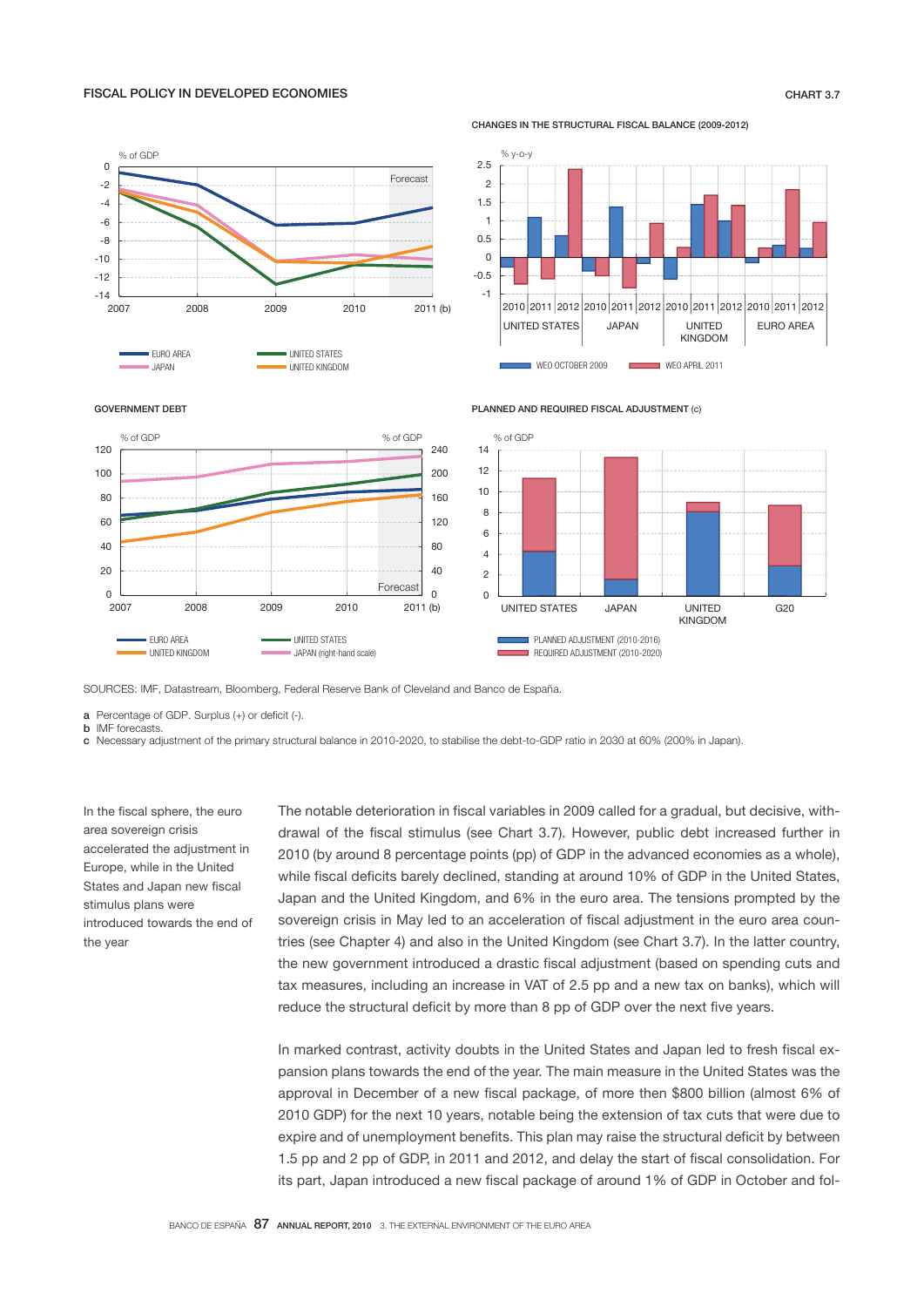## MONETARY POLICY IN DEVELOPED ECONOMIES CHART 3.8

OFFICIAL INTEREST RATES IN DEVELOPED COUNTRIES

## $0 - 200$ 1 2 3 4 5 6 2007 2008 2009 2010 2011 JAPAN EURO AREA UNITED KINGDOM **UNITED STATES**  $\%$

FEDERAL RESERVE BALANCE



OFFICIAL RATE EXPECTATIONS



SOURCES: Bloomberg, Reuters Survey, Datastream and Federal Reserve Bank of Cleveland.

lowing the earthquake in March 2011 approved a supplementary budget of a similar amount for the reconstruction work.

In the monetary policy sphere, the weakening of activity led to the possibility of new nonstandard monetary policy easing in the United States and in the United Kingdom in the summer. This was not the case in the euro area, which did however continue to provide ample liquidity to the financial system and put in place a government bond purchase programme for the countries most affected by the sovereign tensions, to restore the transmission mechanism. Official interest rates remained unchanged in all cases during 2010, although in the first few months of 2011, in the face of the rise in inflation, the date on which the markets expected official interest rate rises to begin moved forward (see Chart 3.8). In fact, the upward cycle in the euro area began in April, with a rise in interest rates of 25 basis points (bp), to 1.25%.

The second phase of quantitative easing in the United States (known as QE II) was announced in August and commenced in November. It consists of the staggered purchase by the Federal Reserve System of \$600 billion of Treasury bonds, to be completed in June 2011, along with the reinvestment of another \$300 billion of balance sheet assets reaching maturity. The intention was to ease monetary and financial conditions, by reducing long-term interest rates and increasing the prices of a range of financial assets, in order to improve the outlook for agents and to increase their inflation expectations. Notwith-

As regards monetary policy, there was a new phase of quantitative easing in the United States

OFFICIAL RATE EXPECTATIONS

0.5 1 1.5  $\overline{2}$ 2.5 3 %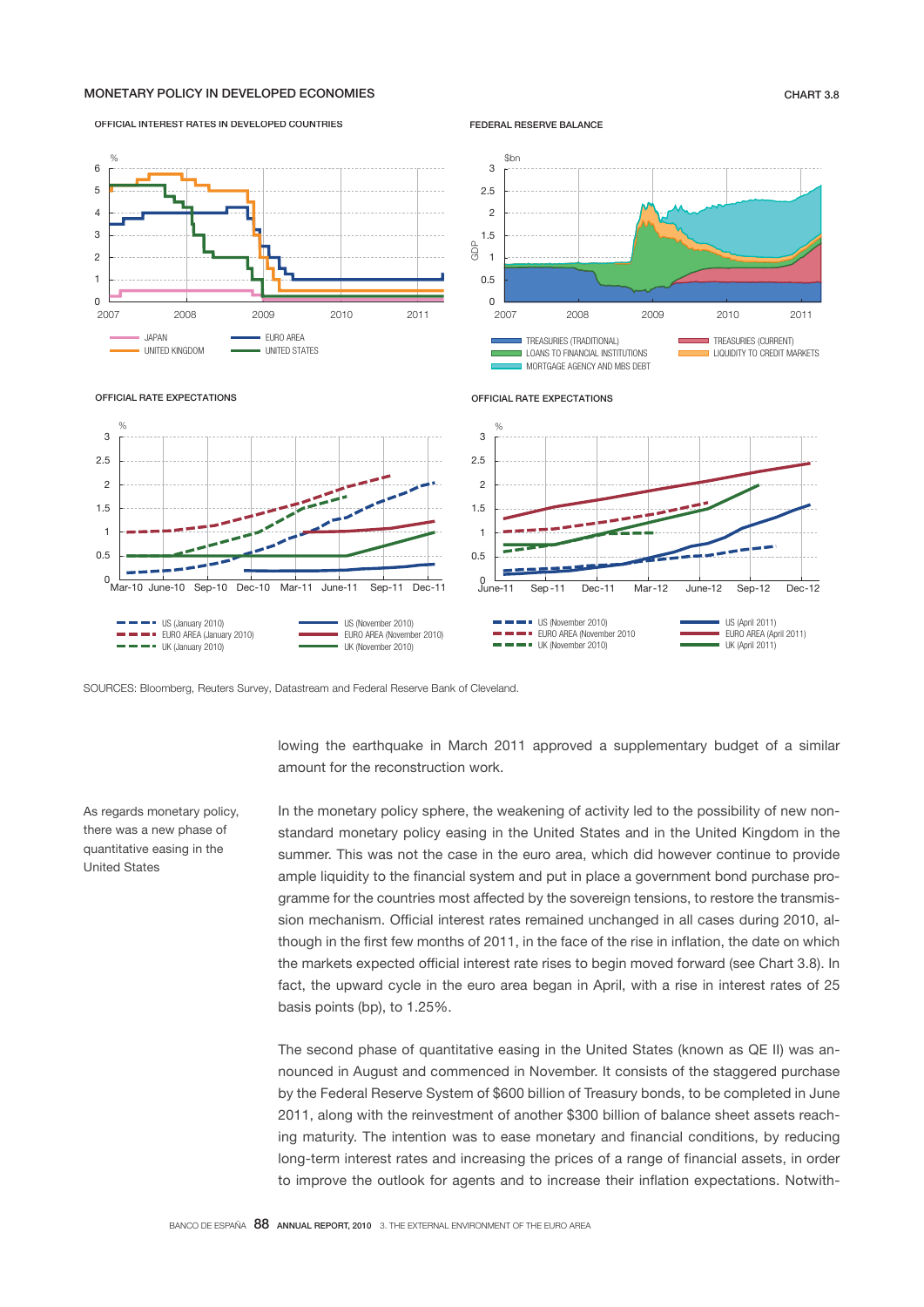standing the debate on the effectiveness and risks of QE II, subsequent developments appear to indicate that it has contributed to this objective, although long-term interest rates rose sharply following the start of the programme, the initial downward movement having occurred in advance. For its part, in October the Bank of Japan extended its lending facilities and its programme for the purchase of financial assets (including government securities), with a new fund equivalent to 1.1% of GDP. After the earthquake in March, it doubled the volume of purchases and injected massive amounts of liquidity. In the United Kingdom, the possibility of an extension of non-standard measures eventually disappeared, owing to the risk that agents' expectations would become unanchored, given that inflation has been standing at more than one percentage point above target for the last two years.

There are many reasons for the divergence in the economic policies of the main developed economies: differences in diagnosis, strategy and priorities in the presence of inflationary risks and economic weakness, and different degrees of freedom to design policies. However, in an increasingly integrated global economy, in which the policies of the largest countries have implications for the rest, these divergencies may generate tensions and reactions by other countries, as has already happened in the monetary and foreign-exchange arena after QE II in the United States, undermining the international coordination efforts that were established after the crisis (see Section 4.3).

The emerging economies avoided the impact of the crisis more successfully than the developed ones. Their recovery has been more rapid, assisted by robust economic fundamentals, less need to deleverage than in the developed economies and zero or low exposure of their financial systems to problematic assets. The situation in the EU Member States that joined the EU in 2004 and 2007 has been different. Most of them were hit hard by the crisis and their recovery has been weaker, owing to the larger imbalances and financial vulnerabilities accumulated during the years leading up to the crisis, as well as their close economic links to the euro area.

The combination of improved growth prospects in the emerging economies, renewed appetite for risk in global financial markets and the persistence of very low interest rates in the developed economies led to a resurgence of capital flows towards the emerging countries during 2010. In Asia and Latin America these flows exceeded their pre-crisis levels (see Chart 3.9). These flows intensified after the summer, given the expectations of further monetary stimulus in the United States, creating significant difficulties for macroeconomic management and the fear of excessive exchange-rate appreciation. A significant portion of these larger flows towards the emerging economies is possibly permanent in nature, being the result of a global reallocation of capital, associated with better growth prospects and reflecting the weight and growing importance of these regions in the world (see Box 3 .1). However, the capital inflows are perceived in these countries as having a temporary component – especially after their intensification at the end of 2010 – with the attendant risks of excessive exchange-rate appreciation or sudden reversal.

The sizeable capital inflows and appreciation pressures coincided with growing pressures on inflation, giving rise to a monetary policy dilemma in the Latin American and Asian economies. On the one hand, interest rate rises were desirable to contain the increase in inflation – against a background of closing output gaps and rising commodity prices – and to avoid the unanchoring of inflation expectations. On the other hand, interest rate rises might contribute to fuelling the capital inflows and increasing the pressure on the exchange rate. The emerging economies responded to this challenge

The economic policy divergence reflects both differences in the economic situation and in the assessment of medium and long-term risks

## 3.2 ECONOMIC POLICY DILEMMAS IN THE EMERGING ECONOMIES

Expectations of strong economic growth in the emerging countries were confirmed

2010 saw sizeable capital inflows, that were especially large in certain countries

The capital inflows, combined with upward inflationary pressures, posed a dilemma for monetary policy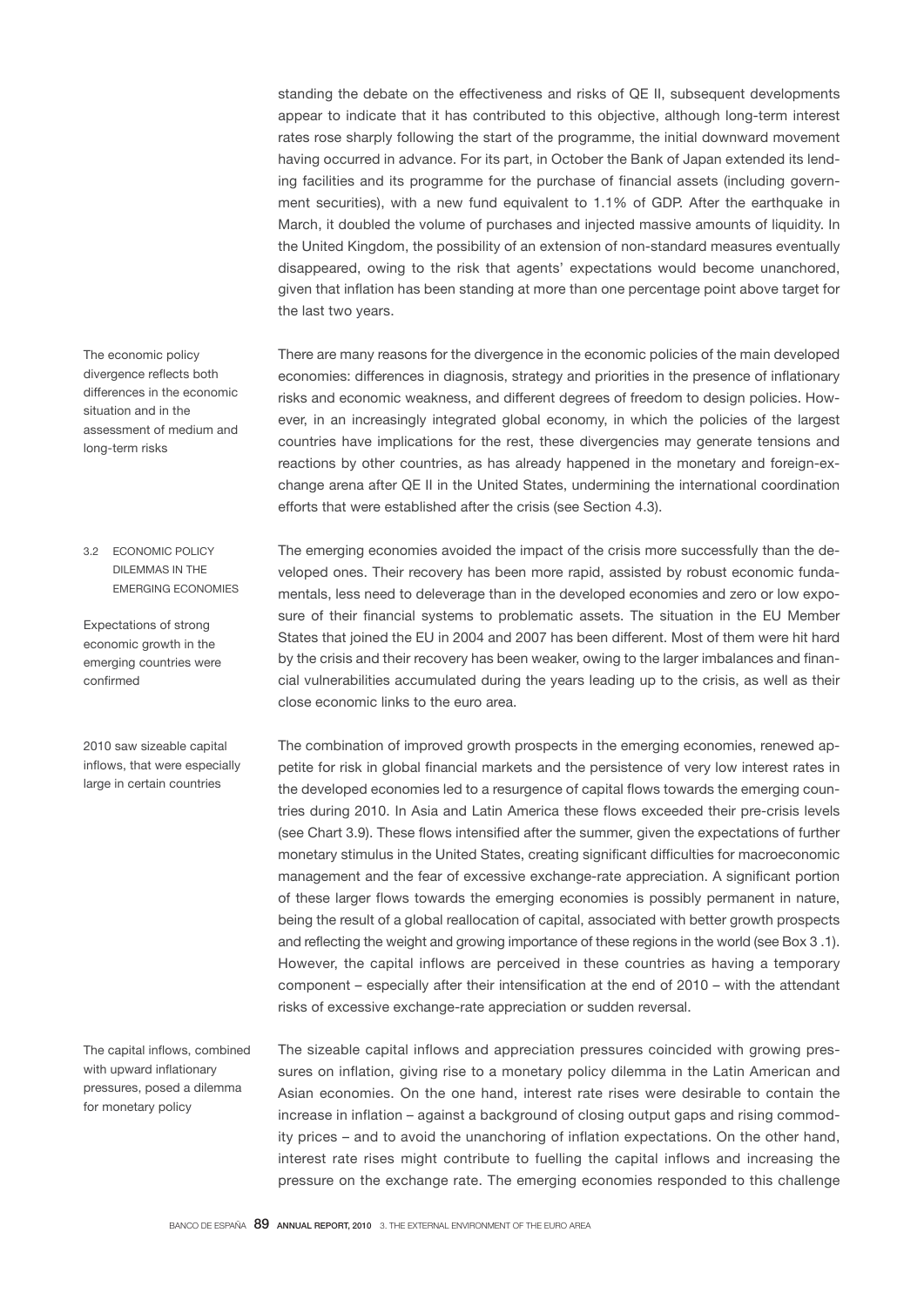## EXCHANGE RATES AND CAPITAL FLOWS IN EMERGING ECONOMIES CHART 3.9

## -400 -200  $\Omega$ 200 400 600 800 2007 2008 2009 2010 2011 (b) ■ DIRECT INVESTMENT<br>■ RANK I QANS  $\Box$  BANK LOANS  $Rh$ n Forecast

REAL EFFECTIVE EXCHANGE RATES IN EMERGING ECONOMIES (c)





EMERGING ECONOMIES (a): NET CAPITAL FLOWS



SOURCES: Datastream and IMF.

- a Africa, Latin America and Caribbean, Central and Eastern Europe, Confederation of Independent States, Middle East and emerging Asia.
- **b** IMF forecasts
- c CPI-based. An increase (decrease) denotes an appreciation (depreciation) of the currency.
- d Areas analysed: Emerging Asia (India, Singapore, Malaysia, South Korea, Indonesia, Thailand, Hong Kong, Taiwan and Philippines), Central Europe (Czech Republic, Hungary and Poland) and Latin America (Argentina, Brazil, Chile, Mexico, Colombia, Venezuela and Peru).
- e Areas analysed: Emerging Asia (India, Malaysia, South Korea, Indonesia, Thailand, Hong Kong, Taiwan and Philippines), Central Europe (Czech Republic, Hungary and Poland) and Latin America (Brazil, Mexico, Chile and Colombia).
- f 2010: latest data available.

with a combination of measures: interest rate rises, controlled appreciation and accumulation of reserves, as well as administrative or macro-prudential measures, and even capital controls.

CHANGE IN INTERNATIONAL RESERVES (f)

Interest rate rises were made in Asia and in most Latin American countries, although they were interrupted or toned down when capital inflows were at their strongest, following the summer. Many countries also used quantitative measures – primarily increases in reserve requirements – to tighten monetary conditions. With regard to exchange rates, larger appreciations were generally tolerated in Latin America than in Asia. In China the authorities announced a return to the pre-crisis exchange-rate regime and permitted some appreciation of the renminbi against its reference basket, but its extent was limited. There was also a generalised intensification of accumulation of reserves to mitigate exchange-rate appreciation, with the result that the holdings of these assets reached new historic highs (see Chart 3.9).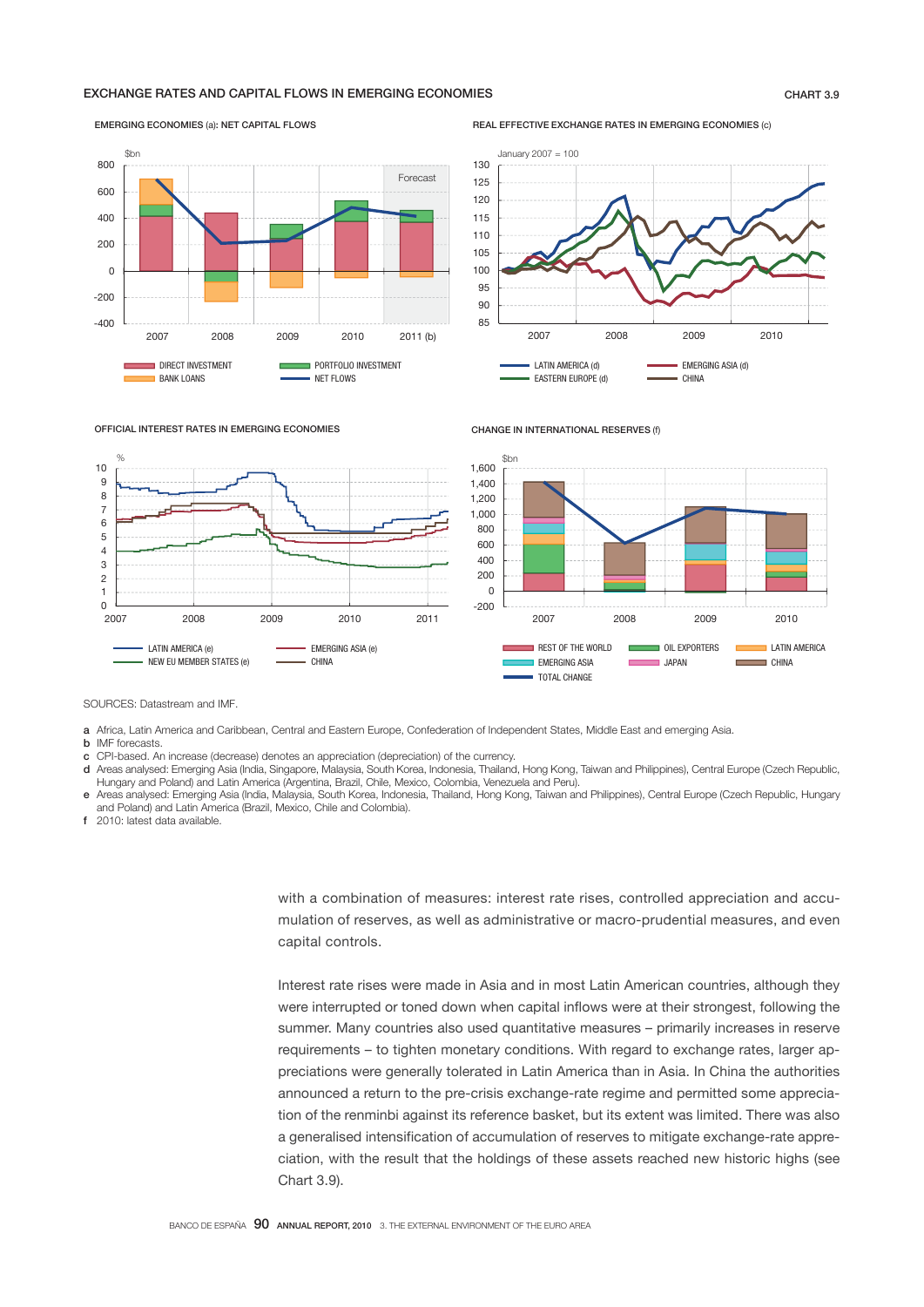### MAIN FINANCIAL FLOWS MANAGEMENT AND MACRO-PRUDENTIAL MEASURES TABLE 3.2

| <b>MEASURE</b>                                                   |                                                                                          | COUNTRY                                           |  |  |
|------------------------------------------------------------------|------------------------------------------------------------------------------------------|---------------------------------------------------|--|--|
|                                                                  |                                                                                          | (implementation date in brackets)                 |  |  |
| Financial flow restrictions<br>(capital controls)                |                                                                                          | Brazil (Oct-10 and Mar-11), Thailand (Oct-10)     |  |  |
|                                                                  | Tax on financial inflows                                                                 | South Korea (Nov-10)                              |  |  |
|                                                                  | Establishment of minimum investment period                                               | Indonesia (Sep-10)                                |  |  |
| Financial flow liberalisation Liberalisation of capital outflows |                                                                                          | Thailand (Feb-10 and Sep-10), Chile (Nov-10),     |  |  |
|                                                                  |                                                                                          | Peru (various)                                    |  |  |
|                                                                  | Macro-prudential measures Restrictions on LTV (loan-to-value) and DTI (debt to income)   | China, Hong Kong, South Korea (Mar-11)            |  |  |
|                                                                  | in real-estate loans                                                                     |                                                   |  |  |
|                                                                  | increasing capital requirements                                                          | Brazil (Dec-10)                                   |  |  |
|                                                                  |                                                                                          | China (various), India (Oct-10), Brazil (Dec-10), |  |  |
|                                                                  | Increasing reserve requirement (a)                                                       | Indonesia (Dec-10), Malaysia (Mar-11),            |  |  |
|                                                                  |                                                                                          | Turkey (various), Peru (various)                  |  |  |
|                                                                  | Increasing reserve requirements for foreign-currency deposits Peru (Jul, Sep and Oct-10) |                                                   |  |  |
|                                                                  | Limit on banks' short foreign-currency positions                                         | South Korea (Jun-10), Brazil (Jan-11),            |  |  |
|                                                                  |                                                                                          | Peru (Feb-11), China (Mar-11)                     |  |  |

SOURCE: Banco de España.

a Cash ratios can also be considered to be an alternative monetary policy measure, although they are increasingly being used with macro-prudential objectives.

Notable among the measures adopted were those to moderate capital inflows

Many countries considered it necessary to resort to other kinds of measures (summarised in Table 3.2) to deal with the heavy capital inflows and their impact on exchange rates. In some countries measures were taken to liberalise financial outflows. In other cases, macro-prudential-type measures were adopted to moderate the effects of capital inflows, such as limits on the growth of real-estate lending or loan-to-value (LTV) ratios. Also, measures to hinder the financial movements of non-residents (capital controls) were adopted, with specific features depending on the country concerned, notable among them being taxes on portfolio transactions in Brazil and South Korea. Unlike in previous episodes, capital controls had greater international acceptance, albeit only as a last resort.

Fiscal policy stances did not help alleviate the economic policy dilemma

A contractionary fiscal policy stance in the emerging economies might have facilitated the management of exchange rate and monetary policies against a background of highly dynamic activity and, in some cases, of overheating. However, although the fiscal results were favourable, in marked contrast to the developed economies, the fiscal policy stance was not clearly restrictive in practically any country.

## 4 Towards a global environment of greater economic and financial stability

The achievement of greater global economic and financial stability requires strengthened multilateral coordination and the adoption of reforms

The seriousness of the crisis and the subsequent response have highlighted the need to articulate macroeconomic and financial policies to avoid the appearance of imbalances and to make progress in establishing a more stable economic and financial environment. This section reviews the progress towards this objective in three fundamental areas: i) financial system rationalisation and restructuring; ii) private sector balance sheet adjustment and fiscal consolidation in the main developed economies, and iii) the coordination of international economic policies, to mitigate the risks of re-emergence of global imbalances and of reappearance of financial excesses.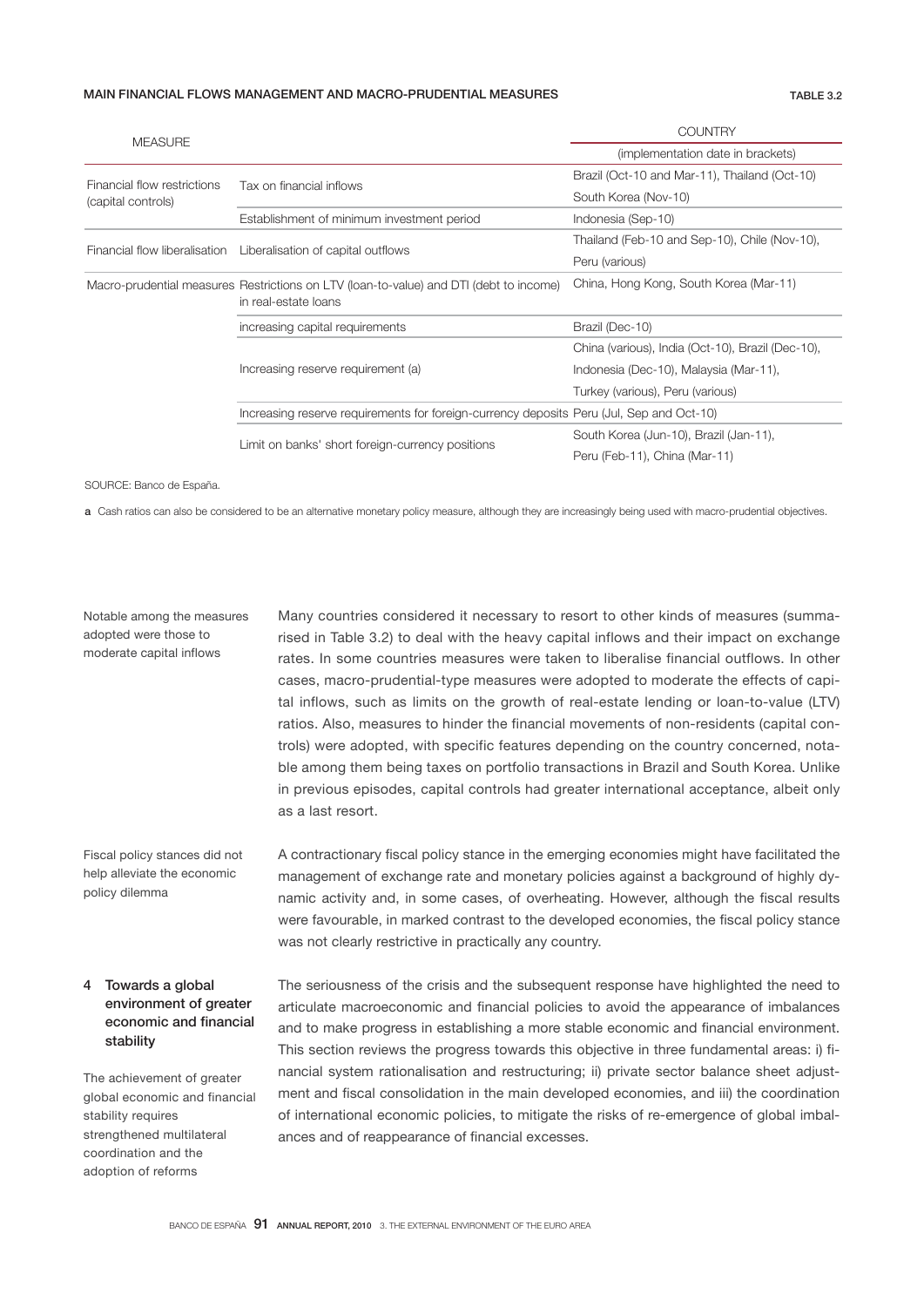4.1 FINANCIAL SYSTEM REFORM: SITUATION, PROSPECTS AND **PROCESSES** 

The processes to adjust and reorganise the banking sector moved forward last year …

In 2010 banking activity improved. Most banks reinforced their financial position during the year, with the support of strengthening balance sheets and progressive divestment, on one hand, and the gradual normalisation of certain wholesale funding and bond issuance markets, on the other (see Chart 3.5). Also, the profits of international banks recovered to around their pre-crisis levels. This behaviour was not homogeneous however: US and British banks achieved high profitability, while that of Japanese and euro area banks was more moderate. Capital ratios rose significantly, in line with this improvement and in response to the financial crisis. This bolstering of capital took place against a background of stricter regulatory requirements and, in some specific cases, with the injection of public capital. Cross-border activity remained relatively moderate, but international banks increased their exposure to emerging areas, in particular to Latin America and Asia, where the banking systems were only temporarily affected by the crisis. Notwithstanding these positive developments, the process of reorganising and reshaping the banking and financial system has yet to be completed, and bank lending and financing conditions continue to be constrained by supply-side factors. In addition, numerous segments of the securitisation markets have still to be reactivated. At the same time, the weakness of the demand for credit and the financial fragility of borrowers are also limiting growth in lending to the private sector, which is notably slack.

The improvement in the financial sector continued to be underpinned by sizeable support, both from governments and central banks. At the end of 2010, the total amount of public support actually used by the financial sector stood at around 20% of GDP in the main economies, which was almost the same as in the previous year (see Chart 3.10). In general, there was a reduction in the support in the form of Treasury guarantees and central bank liquidity and financing facilities, which was offset by the increase in central bank asset purchases. In the United States, public support stood at 22% of GDP as at end-2010 (5 pp less than at end-2009), with a notable reduction in the support in the form of capital injections. The level of financial support in the United Kingdom remains the highest among the main advanced economies, at more than 50% of GDP, although it has fallen slightly. In Japan and in the euro area there was a fresh increase in support in 2010, although from much lower levels (6% and 15% of GDP, respectively). Given the nature of this support, in which outright purchases and capital injections are gaining in weight, it is likely to be maintained for a prolonged period.

In 2010, the financial and regulatory reform initiatives coordinated at the global level lost some of their prominence to domestic ones. However, among the former, the approval by the G20 in November of the set of measures known as Basel III should be highlighted. These measures involve a strengthening of the capital and liquidity requirements to be met by financial institutions, at the global level, although some aspects have still to be developed (liquidity ratios, systemic institutions, etc.) and the period for full compliance is generous (until 2018, in some cases). reform

> Among the reforms proposed at the national level, the Dodd-Frank law was passed in the United States and in the United Kingdom the government presented a consultative document outlining a new reform, which must be approved in 2011. The main characteristics of both these financial reform programmes are set out in Table 3.3. They have common elements, such as the far-reaching review of regulatory and supervisory structures and the creation of institutions in the macroprudential area and for the protection of financial service consumers. Unlike the gradual strategy adopted by European countries, the US reform proposes a global transformation, extending to most of the financial sector, to reduce the probability of new crises and to mitigate their potential effects on the economy

… driven by the continued existence of sizeable public support …

… and regulatory and financial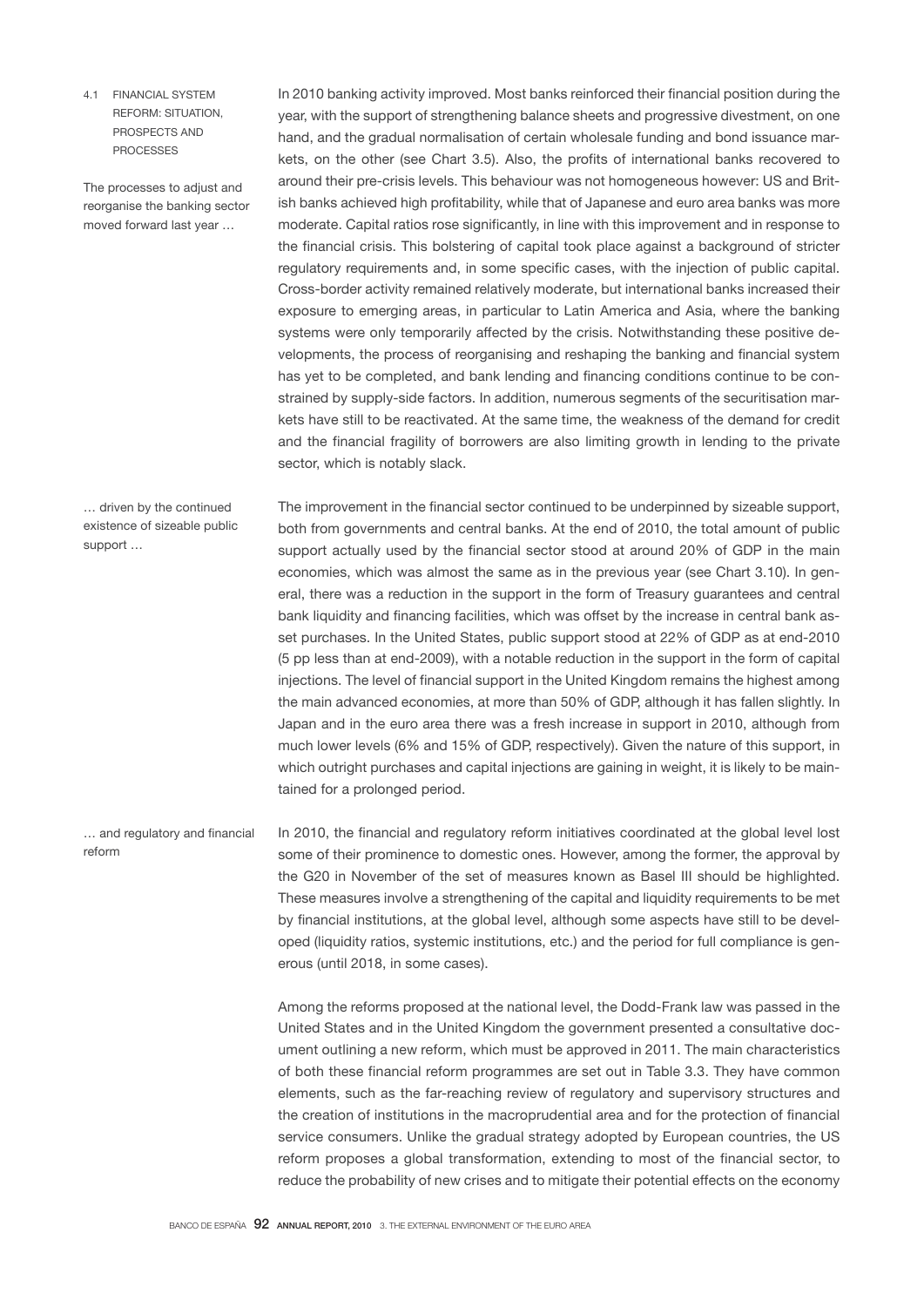## GLOBAL ECONOMIC AND FINANCIAL STABILITY CHART 3.10



NON-FINANCIAL PRIVATE INDEBTEDNESS



### CURRENT ACCOUNT BALANCE



SOURCES: Datastream, Goldman Sachs, national statistics, Banco de España, Federal Reserve, ECB, Bank of England and Bank of Japan.

a Liquidity and financing-CB includes the increase in net lending since June 2008.

b IMF forecasts.

c Sign changed

d CPI-based. An increase (decrease) denotes an appreciation (depreciation) of the currency.

and, in particular, on public finances. The reform proposed by the new British government focuses more on the regulatory architecture and assigns a larger role to the Bank of England.

One adjustment that needs to be made following the crisis is linked to the excessive in-

## 4.2 DELEVERAGING **PROCESSES**

Private-sector indebtedness in the main advanced economies continues to hamper economic recovery and endanger financial stability

debtedness of the private sector in the main developed economies and to the necessary deleveraging process (see Chart 3.10). In the United States, Japan and the United Kingdom (in contrast to the euro area) the ratio of non-financial private-sector debt tended to decline in 2010. In the case of households the decline reflects the increase in disposable income, high savings rates and weak lending. In the corporate sector, the fall was mainly the result of rises in financial asset prices. However, private sector deleveraging is proceeding slowly and, on historical evidence, can be expected to continue for several years. Persistently very high debt ratios not only hamper economic recovery (by limiting the leeway for private demand expansion), but also represent a risk to financial stability, since further adverse developments may lead to default, with negative repercussions for creditors.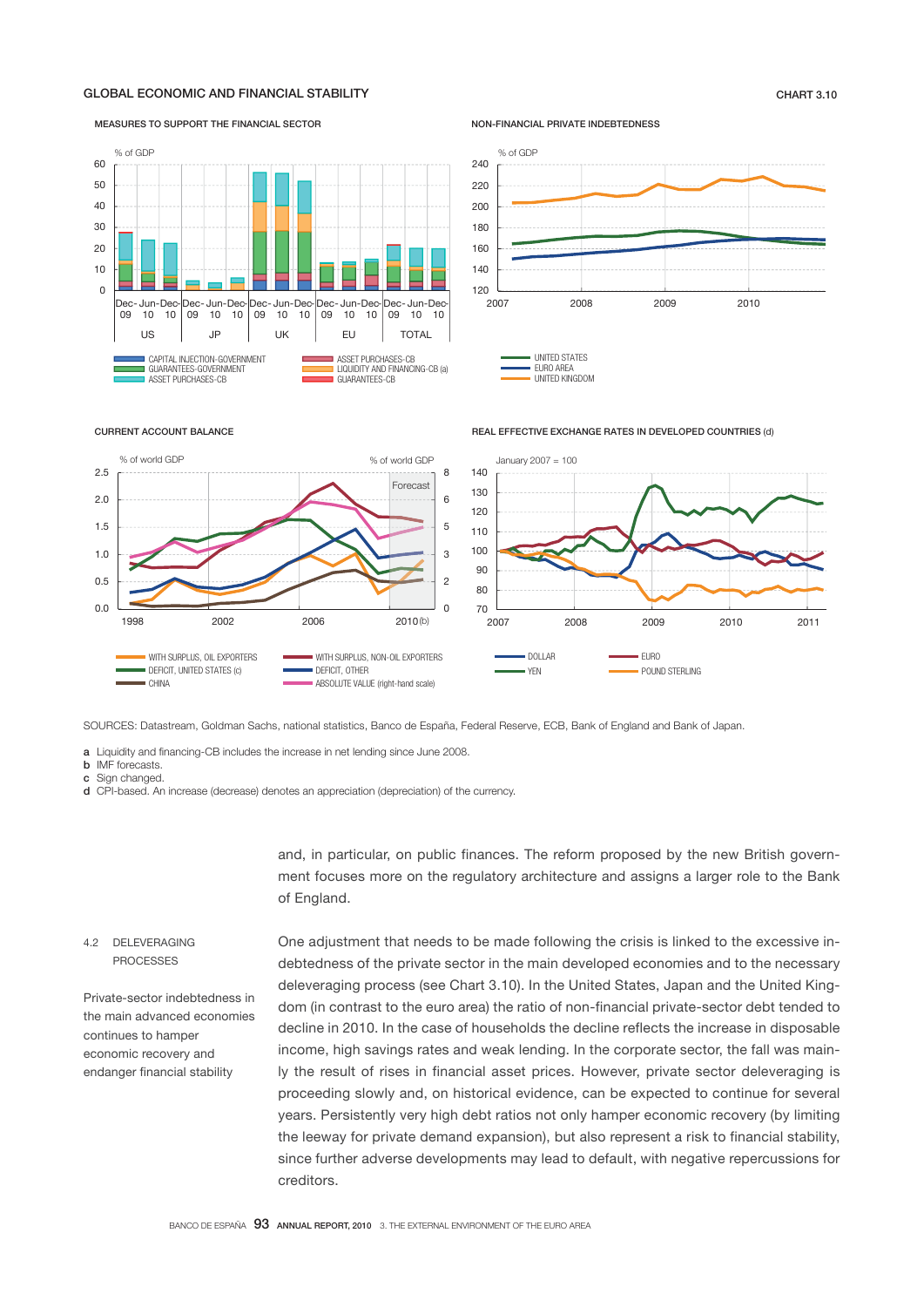### COMPARATIVE SUMMARY OF FINANCIAL REFORMS TABLE 3.3

|                                       | UNITED STATES                                                                                                                  | UNITED KINGDOM                                                                       |  |  |  |
|---------------------------------------|--------------------------------------------------------------------------------------------------------------------------------|--------------------------------------------------------------------------------------|--|--|--|
| Nature and state of the<br>reform     | General: Dodd-Frank Wall Street<br>Reform and Consumer Protection<br>Act.                                                      | Partial, gradual and segmented<br>reforms. Current institutional<br>framework focus. |  |  |  |
|                                       | Approved, but still to be<br>implemented.                                                                                      | Approval of legislation foreseeable<br>for mid-2011.                                 |  |  |  |
| Financial stability<br>coordination   | <b>Financial Stability Oversight</b><br>Committee (FSOC).                                                                      | Financial Policy Committee.                                                          |  |  |  |
|                                       | Presided and coordinated by the<br>Treasury.                                                                                   | Led by the Bank of England.                                                          |  |  |  |
| Supervision                           | Multiple supervisors.                                                                                                          | Solvency supervisor separate from<br>market performance (Twin Peaks).                |  |  |  |
| Treatment of systemic<br>institutions | Higher capital and liquidity requirements, strengthened supervision, new<br>resolution regimes, living wills and stress tests. |                                                                                      |  |  |  |
| Separation of activities              | Volcker rule and other limits.                                                                                                 | Under study by the Independent<br>Commission on Banking.                             |  |  |  |
| Consumer protection                   | Independent agency attached to<br>Federal Reserve.                                                                             | Independent agency.                                                                  |  |  |  |
| Remuneration systems                  | Principles based: deferred salaries and conditionality based on medium-<br>term performance.                                   |                                                                                      |  |  |  |

SOURCE: Banco de España.

## In addition, there are problems arising from the increase in public-sector indebtedness

On top of these problems of excessive private-sector indebtedness has come the sharp increase in public debt (by 15 pp of GDP on average in the main advanced economies since 2008), which has offset the reduction in private debt. The upward trend in public debt is still far from being contained in most of the advanced countries, and highlights problems of fiscal sustainability and the general need for consolidation in the advanced economies, in addition to the adjustment imposed by the sovereign crisis in Europe. As discussed in Section 3.1, in countries like Japan and the United States, which also display unsustainable long-term fiscal trends (see Chart 3.7), fiscal consolidation has been postponed, since it has been subordinated to short-term priorities. In short, the need for fiscal adjustment and ongoing private-sector deleveraging will weigh on growth prospects in the advanced economies in the coming years.

Following the sharp correction recorded in 2009, global imbalances grew moderately last year, in line with the recovery and the increase in commodity prices (see Chart 3.10). This growth was reflected in the slight increase in the absolute value of current-account balances, to 4.5% of world GDP, although this was well below its pre-crisis levels (around 6% in 2006). Among countries with current-account deficits, that of the United States increased slightly, to 3.2% of GDP, less than half its level in 2006. Among countries with surpluses, the increase in those of oil exporting countries was notable. By contrast, the surplus in China fell slightly, to 5.2% of GDP. As a result of this growth in imbalances, they have become one of the G20's main concerns once again. 4.3 GLOBAL IMBALANCES AND INTERNATIONAL POLICY **COORDINATION** Global imbalances grew in 2010, following the significant correction in 2009

The G20 has consolidated its position as the forum for economic policy coordination at the international level …

The financial crisis highlighted the complexity of the links between economies and financial systems, and the overriding need for international coordination of national actions in order to achieve balanced growth that is sustainable in the medium term. The G20 has consolidated its position as the main forum for this coordination, underpinned by the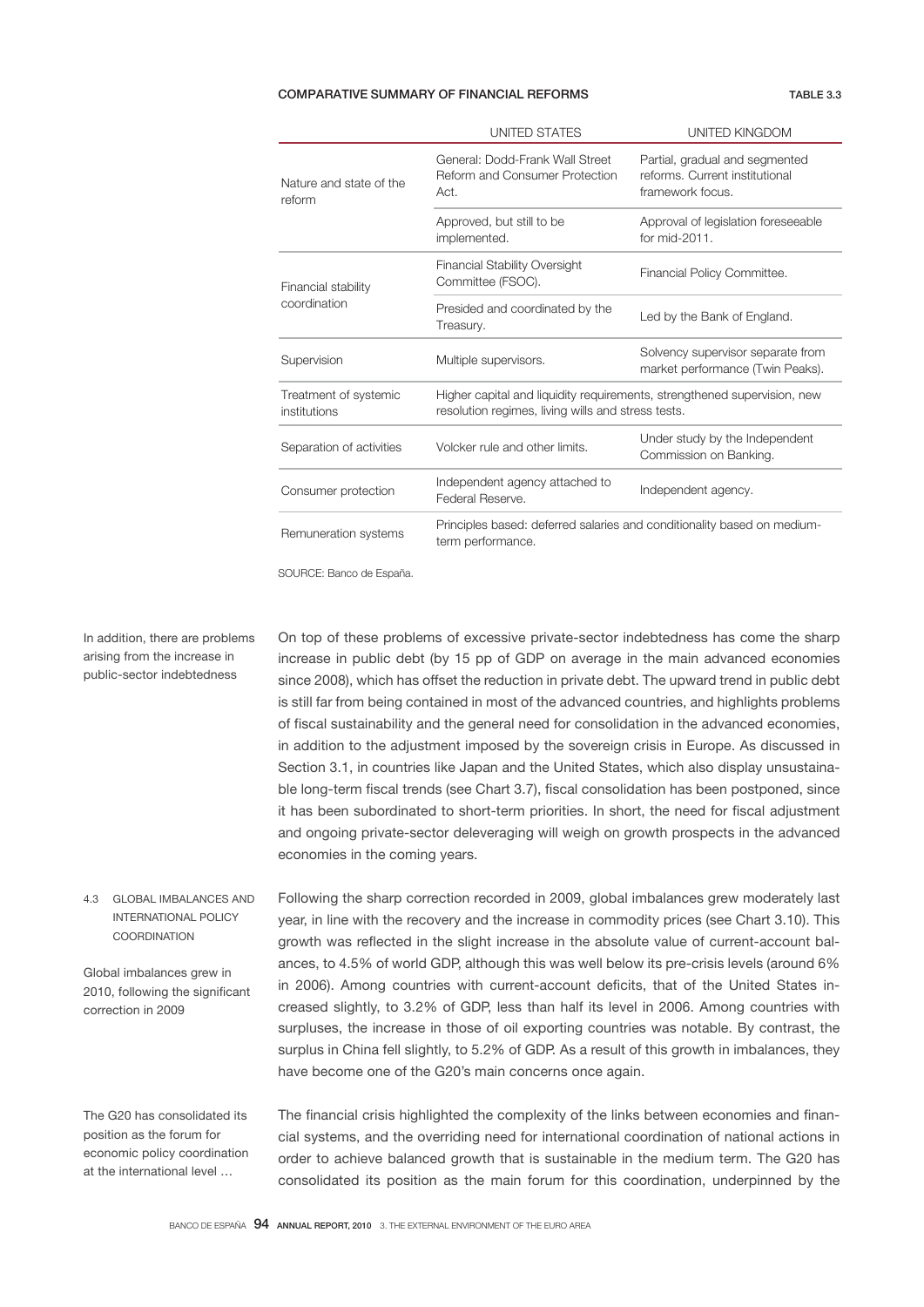prominence within it of the emerging economies, in line with their greater importance at the world level (see Box 3.1). Against this background, reduction of global imbalances is one of its main objectives. In addition to repeating the need for orderly and gradual fiscal adjustment, the G20 has recommended countries with current-account deficits to take measures to stimulate saving and promote competitiveness, while urging surplus countries to adopt measures to stimulate internal sources of growth. With the aim of fostering greater commitment among its members, the G20 has based this debate on a "Mutual Assessment Process" and has just defined a set of indicators of macroeconomic imbalances for countries of major global importance, in relation to which assessments and policy recommendations can be made.

... although, the impetus for coordination has weakened

Notwithstanding the intense activity centred on the G20, the impetus for coordination weakened last year. The different rates of economic recovery and the different domestic priorities have given rise to diverging policy responses, as analysed in Section 3, which have not always been well received by the rest of the economies. In particular, the new expansionary phase of monetary policy in the United States acted as a trigger for significant intervention in the foreign exchange markets by emerging countries and some developed countries, such as Japan and Switzerland, and led to greater resort to administrative measures and capital controls, that ultimately run the risk of segmenting international capital markets, and thus acting against the climate of international coordination.

In short, the results of international policy coordination were ambiguous last year. On one hand, a certain fatigue can be perceived, following the peaks of tension in the economic crisis, and a trend towards the prevalence of national interests. At the same time, the G20 has consolidated its position as the forum for governance of the world economy and has an intense agenda.

## 5 Outlook and risks

The economic outlook is for continued growth at a somewhat more moderate rate, with significant downside risks, owing to the weakness of the fundamentals in the developed economies...

The baseline scenario of the economic outlook for 2011 is for continuity of the global recovery, although at a more moderate rate than in 2010. According to the IMF's latest forecasts, world growth in 2011 will be 4.4%, half a percentage point down from 2010, and the notable difference between the advanced and emerging economies will be maintained. This scenario is subject to notable downside risks, particularly in the developed economies, where the economic momentum continues to be based largely on policies of monetary and fiscal stimulus. Self-sustaining growth in domestic demand and, in particular, private consumption requires a significant improvement in labour markets (which is still insufficient, despite the positive signs in the United States, in the first quarter of 2011) and progress in deleveraging. At the same time, a stronger pick-up in private productive investment in the United States cannot be ruled out, owing to the strength of company balance sheets and the firming of confidence.

The deterioration in public finances and its link to the fragility of the financial systems are another important source of risks. The new fiscal stimulus programmes in the United States have sustained growth in the short run, but have postponed fiscal consolidation, while concerns have been growing regarding the situation of state and local authority finances, which could erode the long-term fiscal position. In general, there is a risk of a sudden and substantial rise in the cost of financing public debt in the developed economies, given the imbalance between the supply and demand for public debt securities that may be generated during the recovery. The increase in long-term rates may have a further negative impact on domestic demand and financial stability. … intensified by the fragility of public finances…